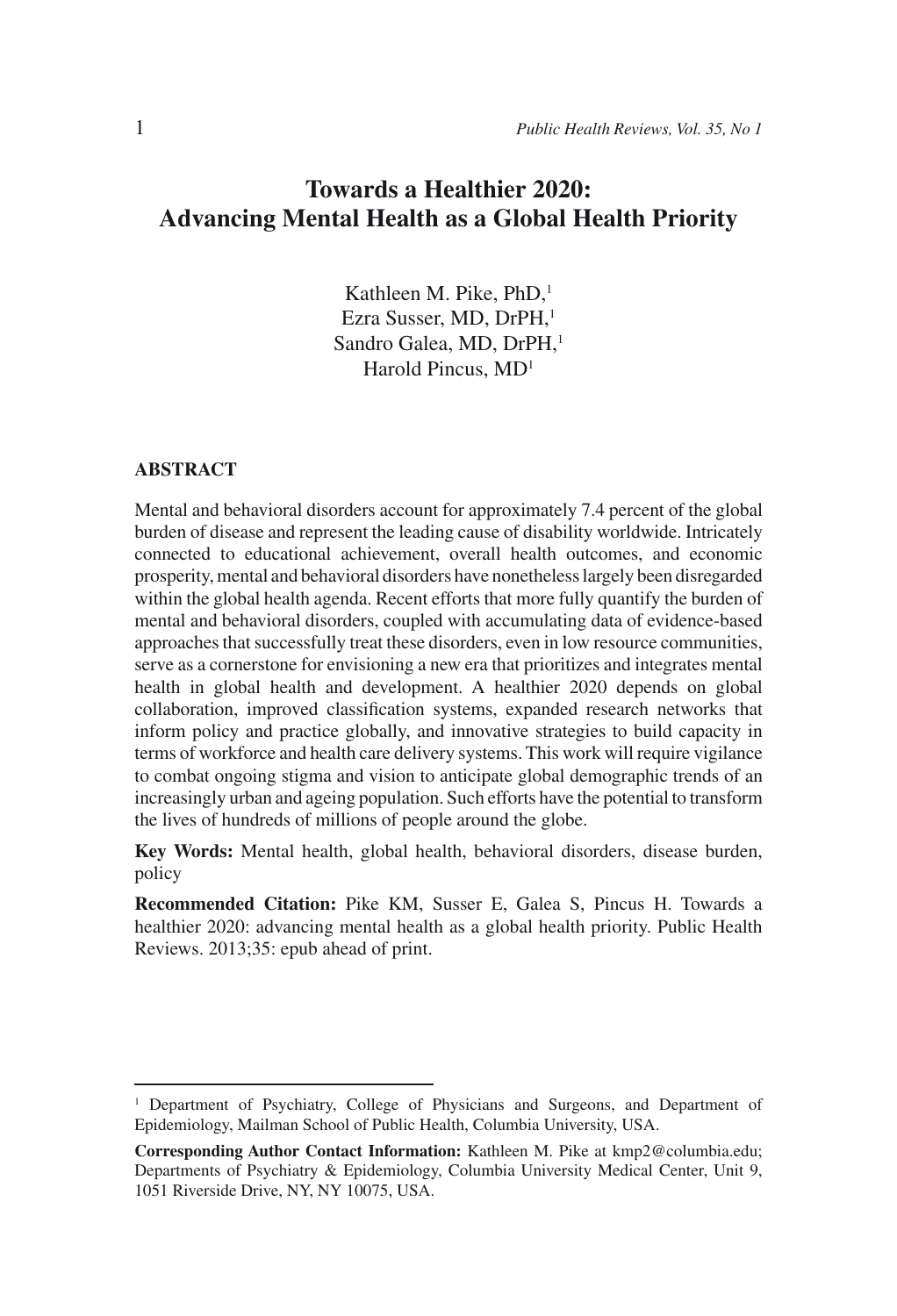# **ADVANCING MENTAL HEALTH AS A GLOBAL HEALTH PRIORITY**

Mental and behavioral disorders are common, serious and global. Integral to the human condition since recorded history, mental and behavioral disorders have a profound, life-altering impact on the human experience and exact enormous tolls of suffering, loss, and disability. Ruthlessly indiscriminate, mental and behavioral disorders afflict individuals across race, ethnicity, religion, nationality, socioeconomic status, gender and age. Yet, these disorders have largely been absent from the global health agenda. Focused on other priorities, the field of global health has engaged in a practice of "inattentional blindness".<sup>1</sup> The global burden of mental and behavioral disorders has not been well articulated historically, and by extension, research, policy and practice initiatives to address them have largely been absent from the larger global health agenda.

It is time to bring mental health into focus. Momentum is gaining in terms of raising awareness, increasing understanding, and articulating strategies for advancing and integrating mental health as part of the global health agenda.<sup>2-4</sup> Much like stereograms that resemble a mass of fragments and random lines until the moment your eyes focus in just the right way that there emerges a 3D image right in front of you, the recent focus on mental disorders has brought into dramatic relief the central nature of mental health in advancing the broader global health agenda. Mental and behavioral disorders account for approximately 7.4 percent of the global burden of disease, and represent the leading cause of disability—accounting for 22.2 percent of years lived with disability globally.<sup>5</sup>

In terms of the most pressing public health priorities of our time, the overwhelming majority of countries face similar problems, irrespective of economic, social and cultural disparities and diversity, and have much to learn from shared experience. A healthier 2020 depends on articulating further the toll of mental disorders on societies worldwide, increasing capacity and developing a workforce that is prepared to address the mental health needs of a progressively urban and ageing global population, and on leveraging innovative strategies and technologies that expand both basic science and service delivery for mental disorders. Recognizing that there can be "no health without mental health,"<sup>3</sup> in May 2013, the  $66<sup>th</sup>$  World Health Assembly (WHA) adopted the World Health Organization's (WHO) Comprehensive Mental Health Action Plan (CMHAP), which recommends that national and social sectors employ a comprehensive and coordinated approach to reduce the global burden of mental disorders. With the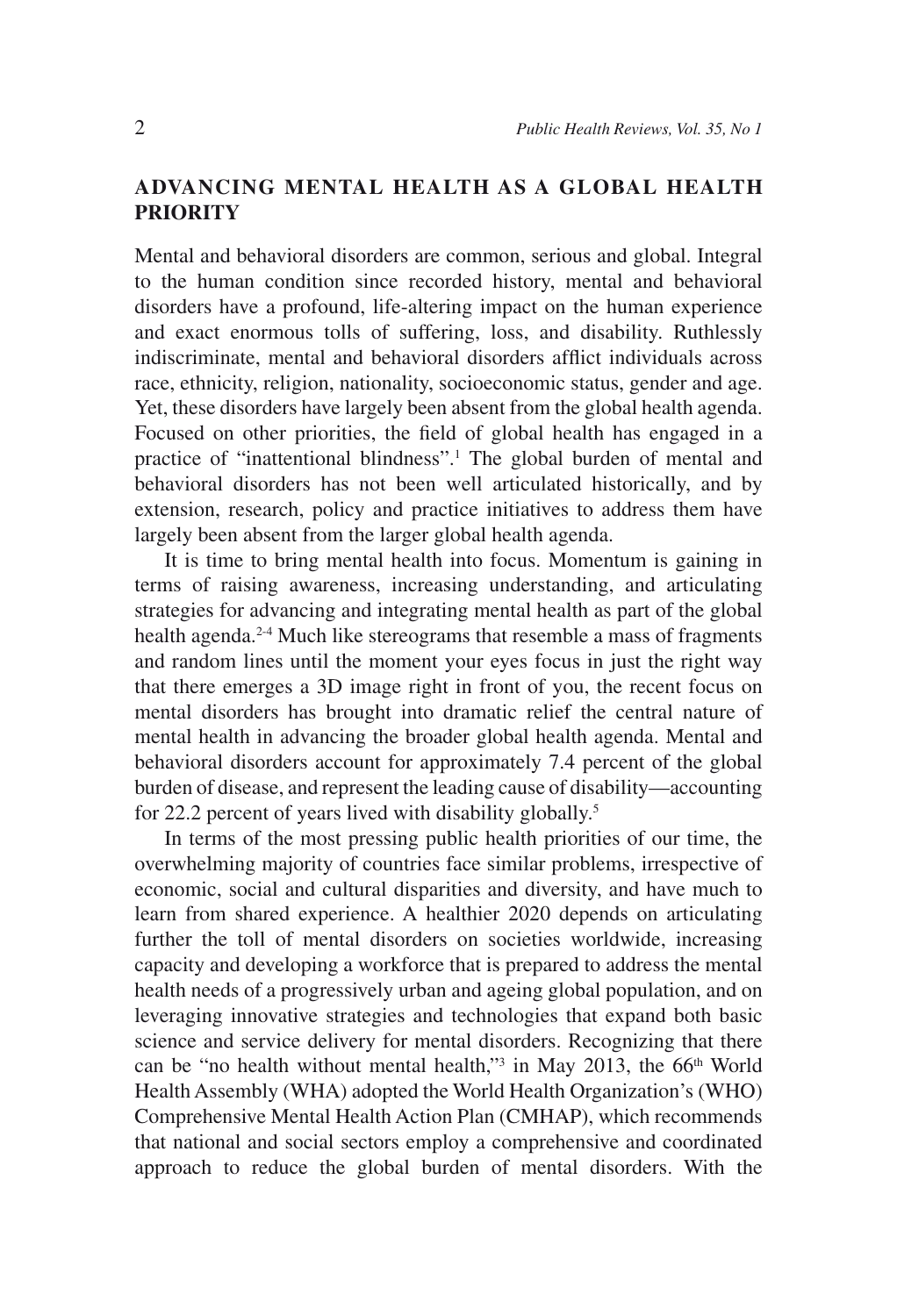imprimatur of WHO, strategies for a healthier 2020 have the potential to prioritize mental health research, policy and practice to achieve greater success in alleviating suffering and restoring dignity for those living with a mental disorder.

# **Mental and Behavioral Disorders are the Leading Cause of Disability Worldwide**

Initiated in the 1990s, the Global Burden of Disease (GBD) Study represents a scientific collaboration of 500 researchers that quantifies the comparative magnitude of health loss due to disease and injury worldwide. Gathering data from across the globe in 1990, 2005 and 2010, the GBD Study has produced nearly one billion health estimates for 187 countries,<sup>5</sup> which has resulted in nothing less than a watershed event that brings into full relief the public health burden of mental disorders. By establishing the metric of disease burden known as the "disability-adjusted life year" ("DALY"), which represents the sum of years lived with disability (YLD) and years of life lost (YLL) attributable to a particular disorder, the GBD Study established a more comprehensive estimate of health burden. One DALY is equivalent to one lost year of healthy life, whether due to mortality or disability. Whereas historically the focus of disease burden concentrated on loss of life, the larger burden of disease connected to mental and behavioral disorders results from the extended number of years lived with disability. Thus, by incorporating disability in its analysis, the DALY rubric for the first time provided the appropriate lens for rendering visible the heretofore largely hidden burden associated with mental and behavioral disorders.

Mental and behavioral disorders are now recognized as the leading cause of disability worldwide, with an estimated 22.2 percent of all years lived with disability attributable to these disorders.<sup>5</sup> Mood disorders (including major depression, bipolar disorder and dysthymia), anxiety, alcohol and drug abuse, and schizophrenia are among the top twenty conditions that result in the greatest burden of disability worldwide.<sup>3,5</sup> In fact, disability associated with mental and behavioral disorders exceeds the burden associated with other non-communicable diseases such as cancer, diabetes, and cardiovascular disease, as well as HIV/AIDS, neurological diseases, war and injuries.<sup>5</sup> And left unabated, unipolar depressive disorder is on track to be the leading cause of total disease burden by 2030 throughout the world, regardless of country income-level.<sup>6</sup>

Given that many mental and behavior disorders emerge in adolescence and persist into adulthood, disability associated with mental illness has a particularly profound impact given that these developmental years would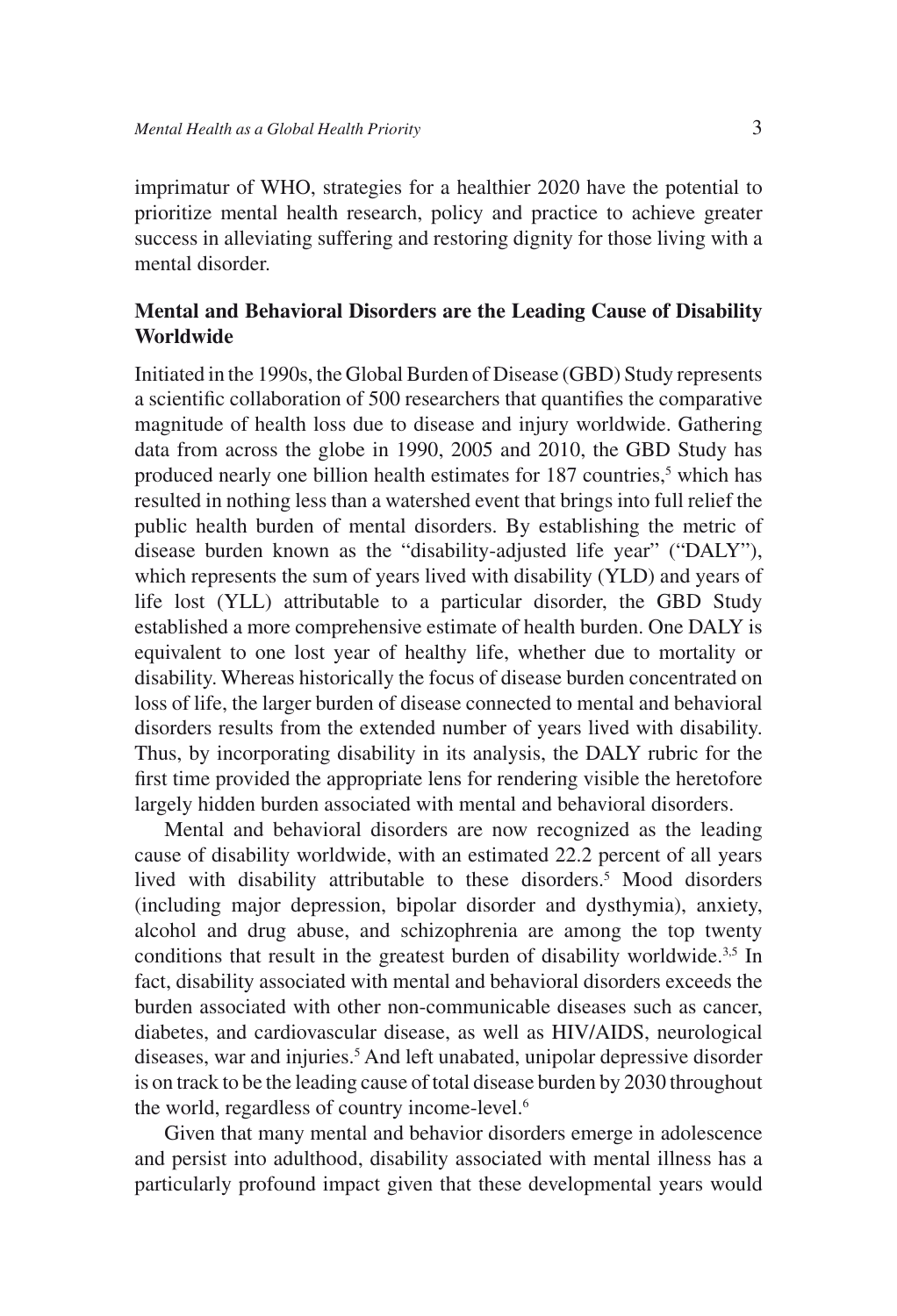otherwise typically be the most productive educationally, professionally and economically. Indeed, as illustrated in Figure 1, mental and behavioral disorders account for the greatest percentage of disability during the lifespan from ages 10 to 44 years. Additionally, the GBD Study provides the basis for standardized comparison across countries, which reveals that the burden of mental and behavioral disorders is not concentrated in highincome countries contrary to widely held assumptions. Instead, as illustrated in Figure 2, the burden of mental and behavioral disorders is remarkably comparable across countries from the lowest to the highest income brackets.



**Fig. 1.** Burden of disorders over the lifespan. **Source:** Institute for Health Metrics and Evaluation. GBD Cause Patterns. 2012.73

#### **Mental and Behavioral Disorders Increase All-Cause Mortality**

It is well-documented that mental and behavioral disorders, particularly depression, schizophrenia, bipolar disorder, and dementia are associated with increased rates of all-cause mortality risk.<sup>7</sup> Mental and behavioral disorders are also significantly associated with increased risk for suicide and account for approximately 10-15 percent of death for individuals with bipolar disorder and schizophrenia, which represent approximately 90 percent of all completed suicides.<sup>8</sup>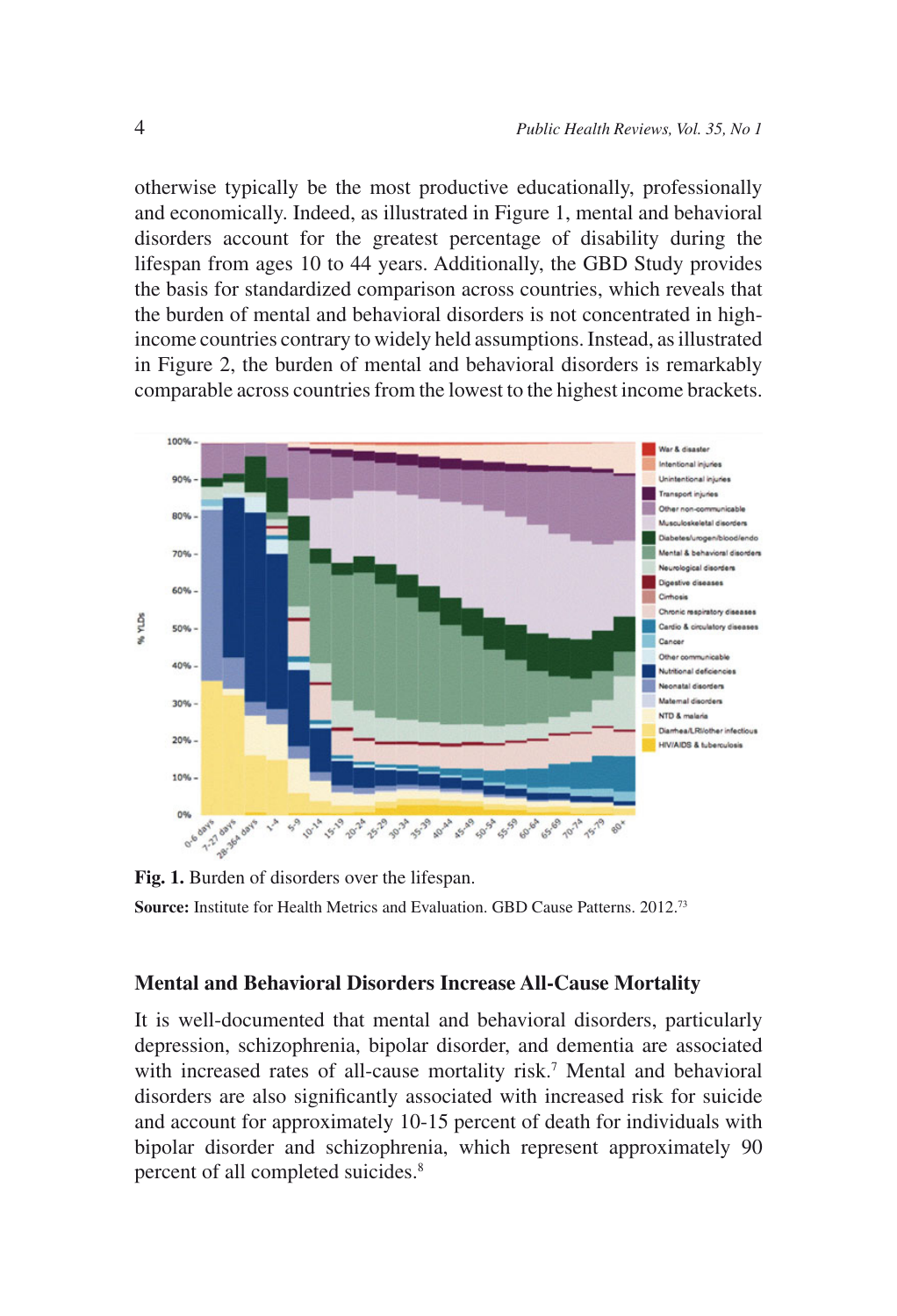

**Fig. 2.** Burden of disorders across countries. **Source: I**nstitute for Health Metrics and Evaluation. GBD Cause Patterns. 2012.73

As dramatic as these data are, they are likely an underestimate of the true increases in all-cause mortality associated with mental and behavioral disorders because in many cases the mental disorder serves as the longerterm condition that increases risk for a more proximal cause of death. For example, impulsivity and substance abuse are associated with death by accidental injury (e.g., vehicular accidents), which would not necessarily be attributed to mental and behavioral disorders. Also, we can be fairly certain that suicide reporting is underestimated in many, if not all countries, which in turn would result in underestimates of mortality risk associated with mental and behavioral disorders.

### **Mental and Behavioral Disorders are Intimately Linked to and Interact with Other Health Conditions**

The relationship between mental and behavioral disorders and other health conditions is multidirectional and complex. Mental and behavioral disorders are closely associated with other health conditions that carry their own burden of disease, and comorbid mental illness incrementally increases degree of morbidity and mortality risk for chronic diseases such as angina, arthritis, asthma, and diabetes, $9$  cancer, $10$  and coronary artery disease (CAD).<sup>11</sup>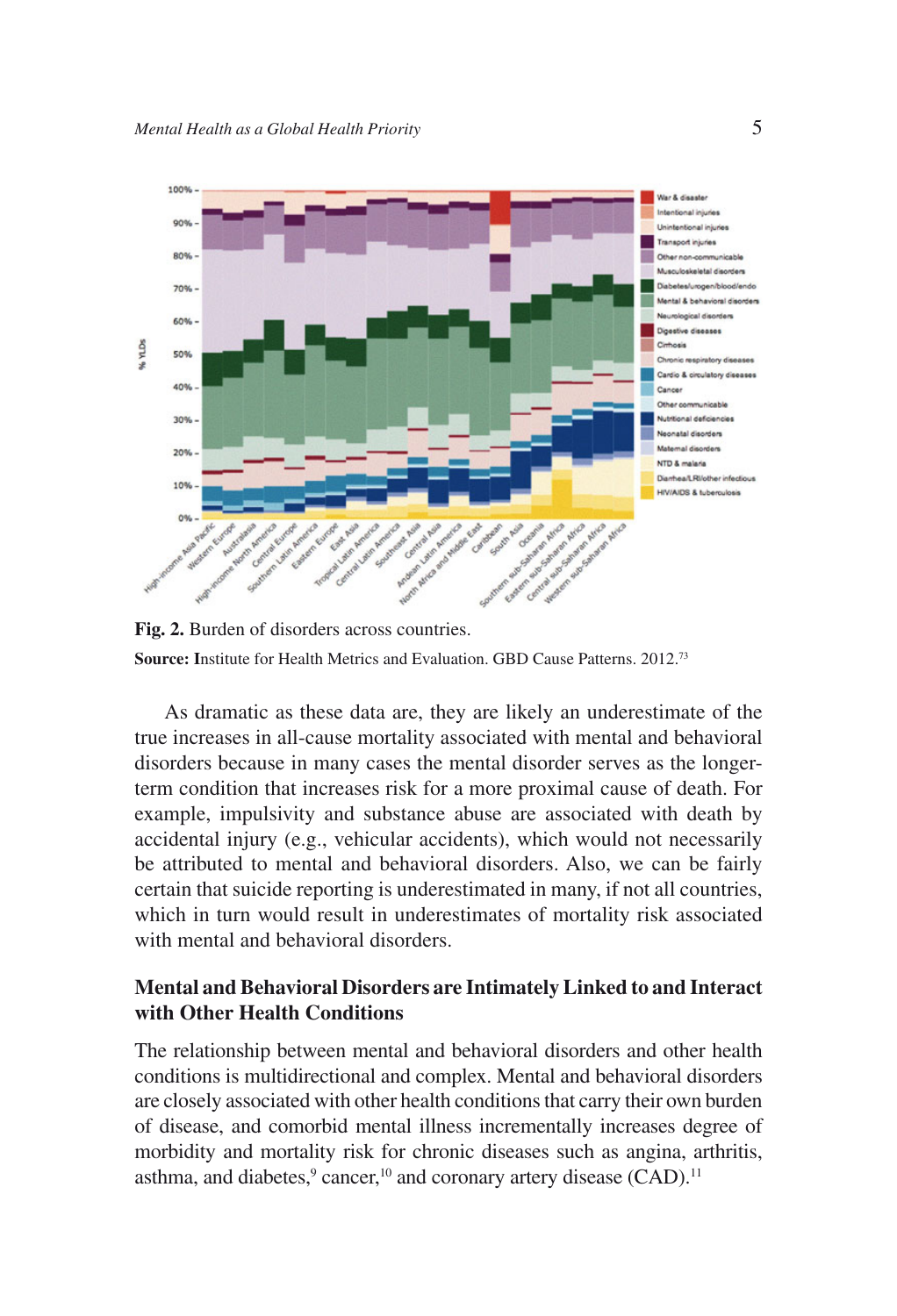Mental illness worsens outcome for other health conditions by negatively impacting treatment seeking, treatment received, and treatment adherence. The presence of major depression, for example, is associated with delayed treatment seeking, reduced likelihood of detection of other health conditions and reduced adherence to treatment.3 The story is similar for HIV/AIDS where approximately two-thirds of HIV-infected patients are likely to have comorbid depression and/or anxiety at some point. In turn, such comorbidity is associated with less likelihood to initiate and adhere to treatment compared with patients without a mental or behavioral disorder.<sup>12</sup> There are also multiple examples of commonly co-occurring conditions, such as Type 2 diabetes mellitus and depression, although the mental health component of illness is frequently undiagnosed. In fact, a recent study found that depression went unrecognized and untreated in approximately two thirds of patients with both of these conditions.13

Certain biological mechanisms may mediate the impact of mental disorders on other health conditions. For example, major depression and psychological stress are associated with biological effects including reduced cell-mediated immunity and increased inflammatory processes,<sup>14</sup> as well as viral disease such as influenza A (H1N1) and other influenza viruses, varicella-zoster virus, herpes simplex virus, HIV/AIDS, and hepatitis C.15 Moreover, certain health conditions can have a direct effect on the brain and result in mood or anxiety disorders as well as cognitive impairment.<sup>3</sup>

Not only does mental illness negatively affect outcomes for other health conditions, individuals with severe and persistent mental and behavioral disorders are more likely to be burdened with additional health problems like obesity, smoking and substance abuse when compared to those without mental illness. These comorbid health conditions increase risk for hypertension, heart disease, diabetes and cancer, each of which negatively impact overall health and life expectancy. In the case of cardiovascular disease, for example, mortality has declined in the general United States population over the past few decades; however, individuals with severe and persistent mental disorder (including primarily schizophrenia, bipolar disorder, and depression) continue to be at high risk for premature death due to cardiovascular disease, resulting in an average of 25 years of lost life expectancy.16 This reduced life expectancy reflects, at least in part, two failures of current health care services. First, the lack of interventions promoting overall healthy lifestyle for individuals with severe and persistent mental illness frequently results in poor diet, high rates of smoking and sedentary behavior, and second, the interventions that are provided, namely typical antipsychotic agents, are associated with significant weight gain and worsen other metabolic cardiovascular risk factors.<sup>17</sup>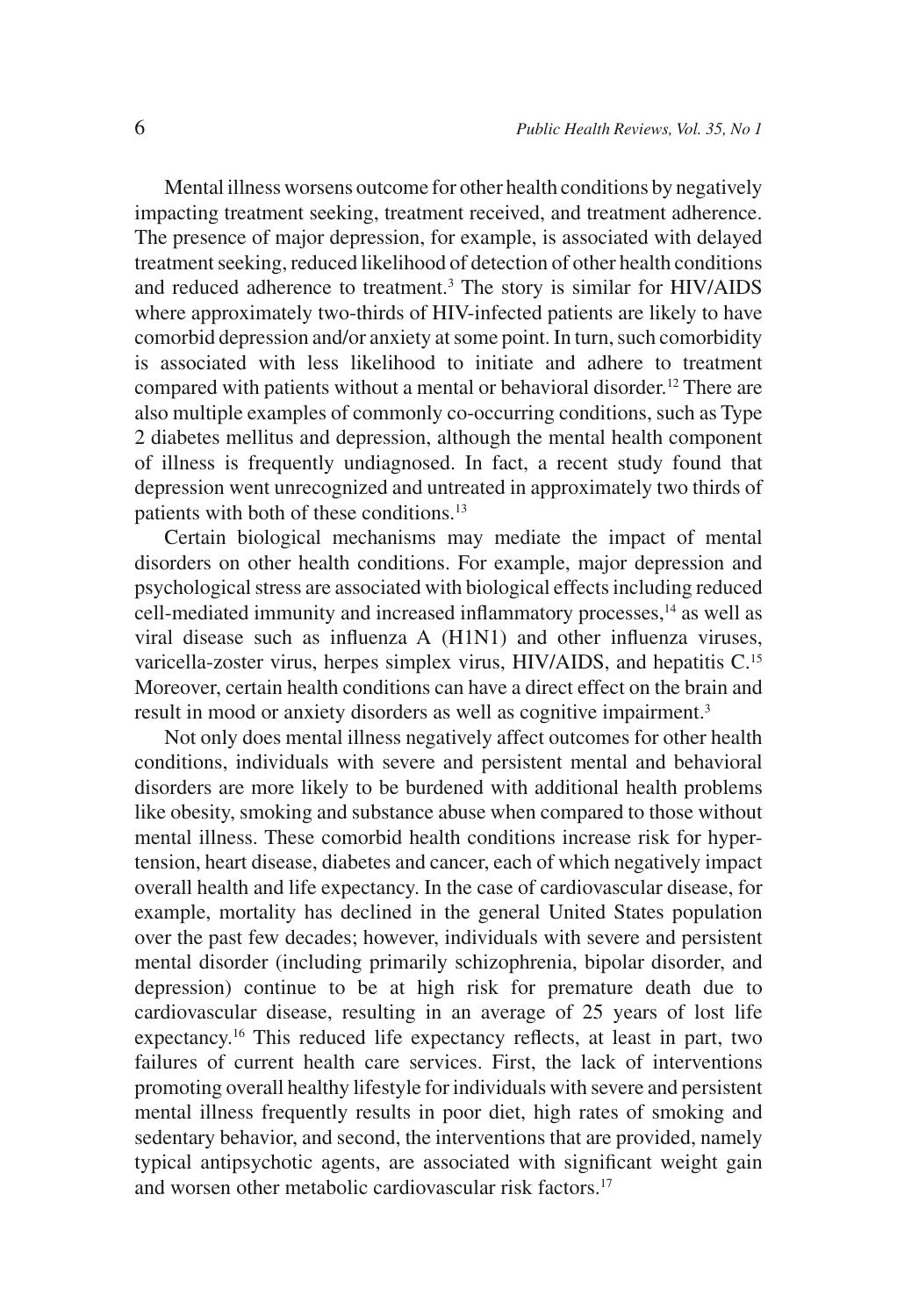#### **Global Capacity to Meet Mental Health Needs is Woefully Inadequate**

Despite the clear need, disproportionately few resources, both in research and in service provision, are dedicated to mental health.18,19 It is estimated that more than 75 percent of people with severe mental disorders in lowand middle-income countries (LMICs) receive no treatment for their disorders, and even in high-income countries, 35-50 percent of such individuals never receive care.<sup>20</sup> Stigma and practical barriers, such as distance and transportation to treatment centers for rural villagers, contribute to the yawning abyss between suffering and service. However, even if these first-order barriers were addressed, the mental health workforce is woefully unprepared in terms of sheer number and quality of training.



**Fig. 3.** Median percentage of health budget allocated to mental health by World Bank income group.

**Source:** World Health Organization. Mental Health Atlas 2011.74

As illustrated in Figure 3, the WHO Mental Health Atlas Project 2011 reveals that around the globe, median mental health expenditure per capita is \$1.63 (USD), with hefty variation among income groups, ranging from \$0.20 (USD) in low-income countries to \$44.84 (USD) in high-income countries.21 Relatedly, social workers, psychologists and psychiatrists are virtually non-existent outside high-income countries (Figure 4).

Globally, nurses represented the most prevalent professional group working in the mental health sector. The Mental Health Atlas 2011 Report underscores the urgent need to scale up resources within countries in order to meet the need presented by mental disorders; however, brut force attempts to increase numbers cannot be the singular strategy, nor may it be the most effective. With an estimated shortfall of over one million mental health specialists in LMICs,<sup>19</sup> we need to consider alternative models and innovative technologies to close this gap as well.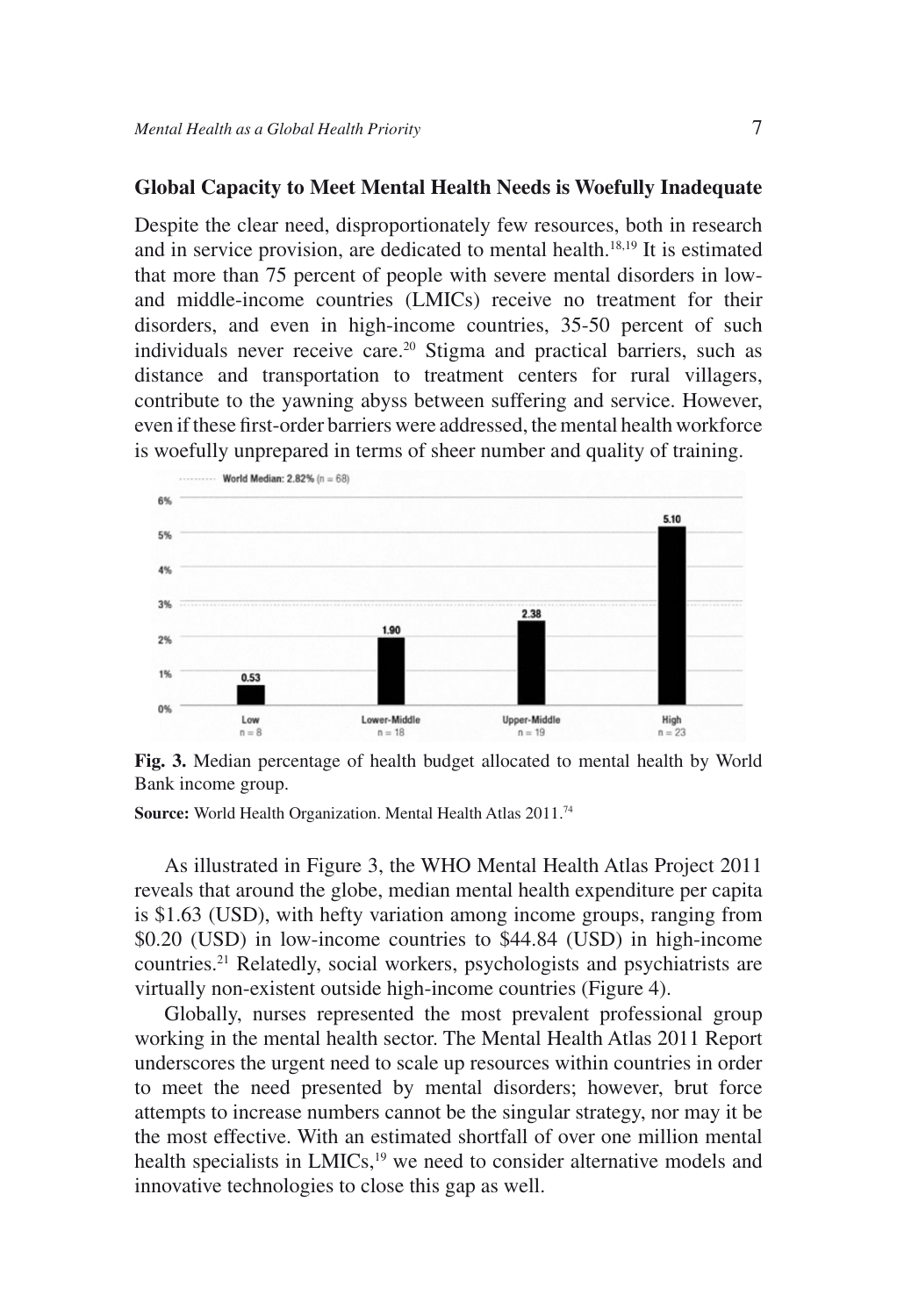

**Fig. 4.** Total number of human resources (per 100,000 population) working in the mental health sector by World Bank income group.

**Source:** World Health Organization. Mental Health Atlas 2011.74

# **Addressing mental and behavioral disorders will advance progress on the Millennium Development Goals**

In 2000, the United Nations launched an audacious development campaign that aspired to meeting the following goals by 2015: eradicate extreme poverty and hunger, achieve universal primary education, promote gender equality and empowerment of women, reduce child mortality, improve maternal health, and end HIV/AIDS, malaria and other diseases.<sup>22</sup> Laudable and ambitious, these Millennium Development Goals (MDGs) focus on vital health and education priorities; however, with fewer than 1000 days until the finish line, it is evident more than ever that the omission of mental disorders from the agenda has profoundly hampered progression.

Mental disorders are inextricably linked to the MDGs. Consider, for example, the complex and bi-directional relationship between poverty and mental illness. Lifetime prevalence of mental disorder and suicide is inversely correlated with household income, and a reduction in household income is associated with increased risk for incident mental disorders.23 Poverty and common mental disorders interact with each other much the same way that infectious diseases such as tuberculosis and poverty interact. Meanwhile, salient factors such as insecurity, hopelessness, poor physical health, rapid social change and limited opportunities appear to mediate the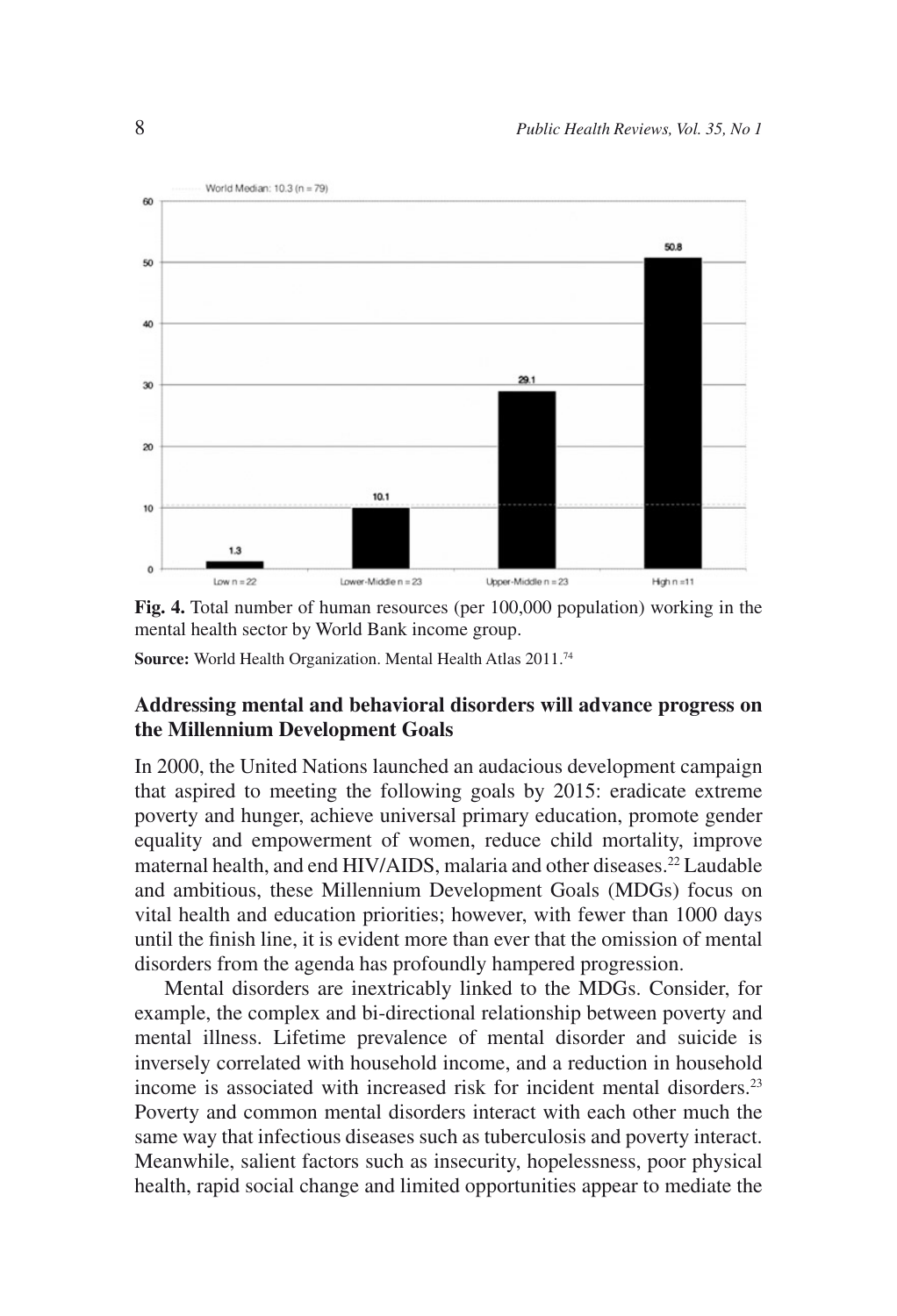increased risk of suffering from mental disorders associated with poverty.<sup>24</sup> Conversely, people with mental disorders may become impoverished by loss of income due to inability to work, increased health expenditure, and the exclusionary impact of stigma.<sup>25</sup> In terms of education, data from across the globe, including LMICs, document a positive correlation between years of education completed and mental health functioning. Early onset of mental and behavioral disorders increases risk of premature termination of education and thereby increases long-term adverse social and economic consequences, which themselves are associated with an enhanced risk of psychological disorder.26,27

A steadily growing body of research demonstrates the intimate and often indissoluble ties between women's mental health in general, and maternal mental health specifically, with women's social and economic roles both in the family and in the larger community. In LMICs particularly, environmental factors such as exposure to violence (both personal and regional), sexual victimization, poor prenatal care and nutrition, and limited access to medical and mental health resources, adversely impact women's mental health, which consequently impacts their physical health and the health of their children at all stages of life. Studies undertaken in the area of women's health across the globe indicate that a focus on improving women's mental health will significantly contribute to the attainment of the MDGs related to ending violence against women and improving maternal and child health.<sup>28,29</sup> As discussed above, HIV/AIDS and depression. anxiety, impulsivity and substance abuse are often inextricably entwined such that it is naive to imagine treating HIV/AIDS without commensurate attention to comorbid mental health concerns.14

### **TOWARDS A HEALTHIER 2020: POLITICAL WILL, GLOBAL COLLABORATION, STRATEGIC SOLUTIONS**

Between September 2012 and March 2013, the Global Thematic Consultation on Health in the Post-2015 Development Agenda engaged over 150,000 individuals in discussion and debate around framing priorities that had local, regional and global resonance for the post-2015 era.<sup>30</sup> The April 2013 Report on the Global Thematic Consultation on Health substantiates evolving notions of well-being and the essential role of mental health in the broader health and sustainable development agenda. There is a groundswell of recognition that health is not simply the absence of illness and that the next era must address not only mental disorders but also fashion an agenda that strives to create and sustain good health and well-being. Advancing mental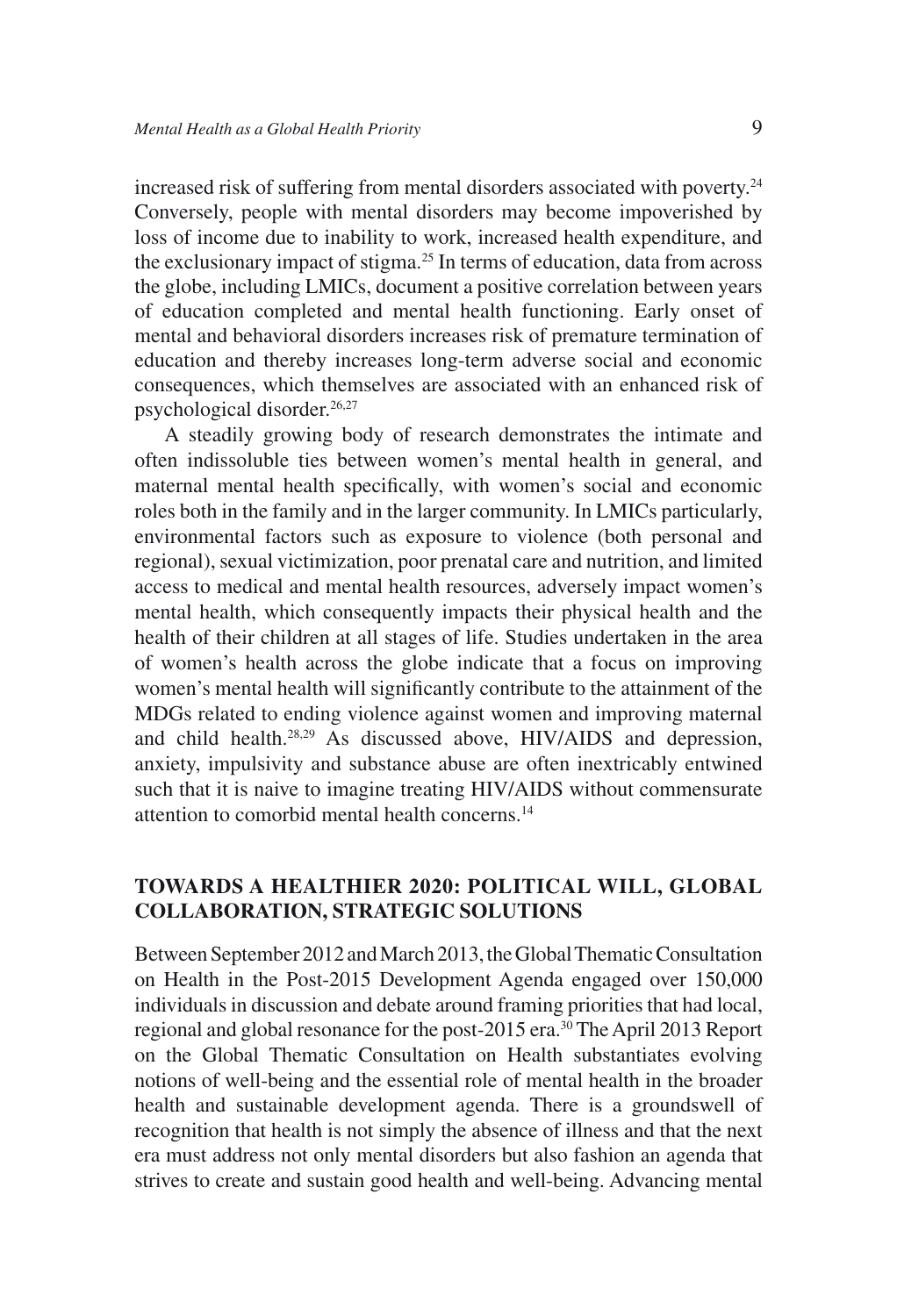health requires setting global objectives beyond the MDGs, and as discussed below, a number of strategies should be prioritized to achieve the goals of a healthier 2020. Basic building blocks for advancing our understanding and treatment of mental and behavioral disorders are improved classification of disorders and expanded global research collaborations that have the potential to integrate regional information into a global database to more effectively study mental disorder across cultures. We must also pursue strategies that leverage new technologies to facilitate collaboration, enhance capacity and develop innovative practices and systems of care.

# **Set Standards: The WHO Comprehensive Mental Health Action Plan (CMHAP)**

Improving outcomes related to mental health and behavioral disorders hinges on global leadership and conviction at multiple levels. The WHO CMHAP recommends that national and social sectors employ a comprehensive and coordinated approach to reduce the global burden of mental disorders. The four main objectives of the plan are to: 1) strengthen effective leadership and governance for mental health; 2) provide comprehensive, integrated and responsive mental health and social care services in community-based setting; 3) implement strategies for promotion and prevention in mental health; and 4) strengthen information systems, evidence and research for mental health. Global targets and related indicators have been established for each objective to measure collective action and achievement by each and all WHO Member States towards the global goals. This WHO commitment to mental health priorities, including the articulation of global targets and assessment strategies, sets the stage for increased recognition and investment in advancing mental health as a core priority of the global health agenda.

#### **Develop a classification system that is clinically useful and feasible**

Advancing mental health globally necessitates a unifying language to define, classify and quantify mental health disorders. This common lexicon is an essential prerequisite to enhancing our understanding and treatment of mental illness, and ultimately advocating for, and initiating real change in policy and resource-provision for mental health. Without an internationally standardized and clinically useful language, progress in the public health realm and dissemination of evidence-based treatments, would be constricted by sociopolitical borders, historical divisions and cultural difference fissures that discount the universality of mental illness and the common threads of human experience. We are in the midst of an era of revision for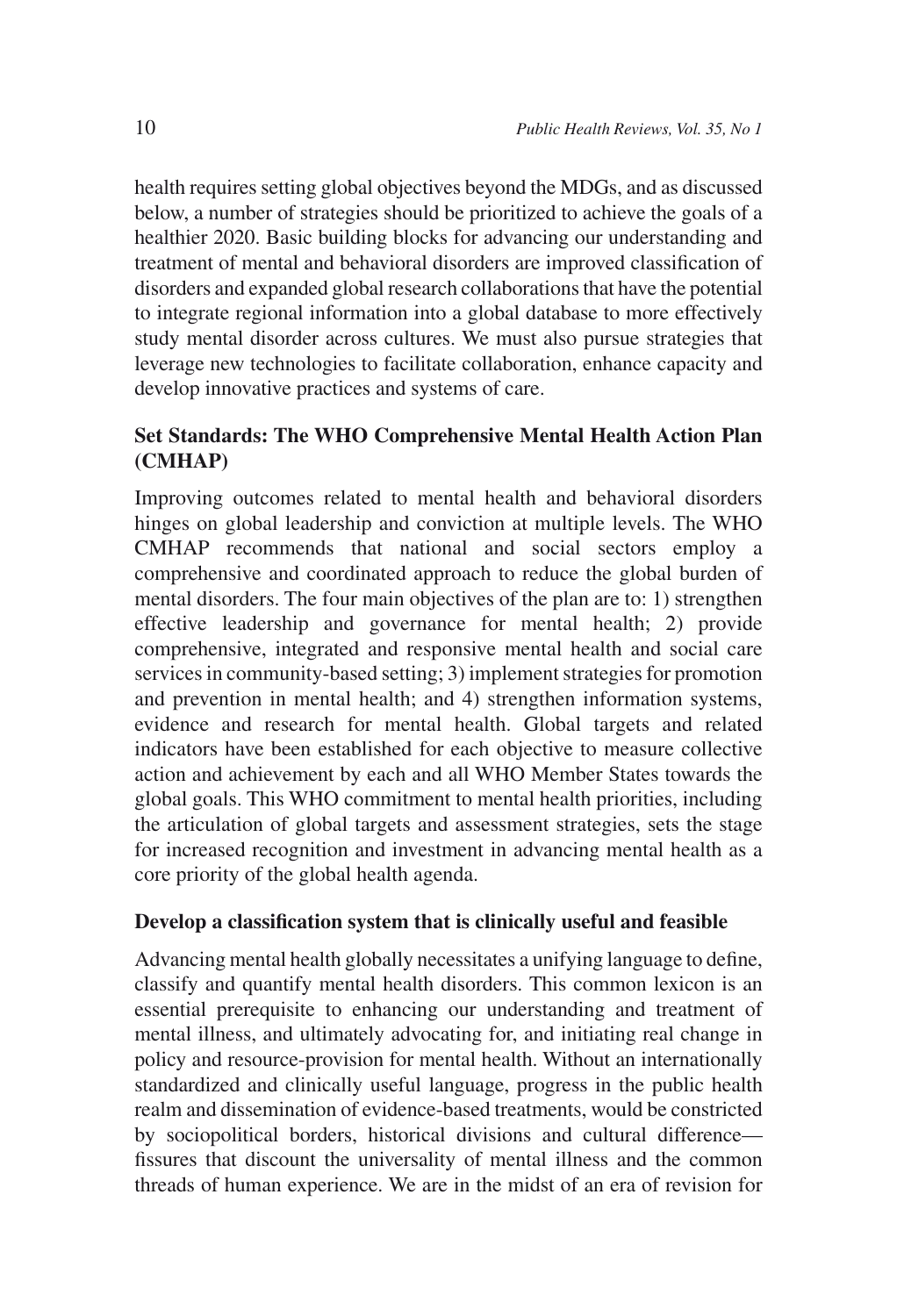both the Diagnostic and Statistical Manual of Mental Disorders (DSM)<sup>31</sup> and the International Classification of Diseases and Related Health Problems  $(ICD)$ ,<sup>32</sup> as well as the development of an orthogonally designed system focused on dimensions and the underlying neurobiological mechanisms of pathology known as the Research Domain Criteria (RDoC).<sup>33</sup> Although we have witnessed enormous advances in basic science, the classification of mental disorders continues to be dominated by descriptions of behavior and subjective reports. Improving the identification and outcome of mental disorder requires two parallel approaches: 1) Research in basic science and development of alternative models of classification such as RDoC are needed to move the field closer to more etiologically valid descriptors of psychopathology; and 2) Development and dissemination of a classification system that prioritizes clinical utility is essential to improve assessment and access to care, particularly in low-resource communities where the majority of individuals never receive treatment. The challenge ahead lies in developing a system that maximizes clinical utility and feasibility across cultures and health care settings based on the extant knowledge base but that is also sufficiently agile such that it can evolve in tandem with emerging science.

### **Develop Collaborative Global Networks for Research and Clinical Capacity Building**

The computing and networking potential available today is a disruptive technology of the best sort, with the ability to shepherd in an era that not only promotes but demands large-scale, dynamic and permeable collaborative research models. The historical tradition of small, independent studies may retain a place in the scientific process for generating and piloting new ideas or for particular or localized issues, but major advances in mental health globally will require developing networks for collaboration among mental health sites around the world. Today's technologies offer the potential to establish research platforms that amass large and sophisticated data sets. These changes in potential research methodologies will reduce barriers to entry and ensure that LMICs are represented in the post-2015 health and development agenda in a more efficient and cost-effective manner. Such large-scale networks extend the diversity, breadth and depth of the research conducted, draw attention to mental health priorities in LMICs, contribute significantly to building regional capacity in mental health, and improve care for individuals with mental and behavioral disorders worldwide. Initiatives such as the WHO Global Mental Health Survey Consortium,<sup>20</sup> the Global Burden of Disease Study,<sup>5</sup> and the Grand Challenges Delphi Study,<sup>2</sup> stand as testimony to the transformative impact that such models can have on the field.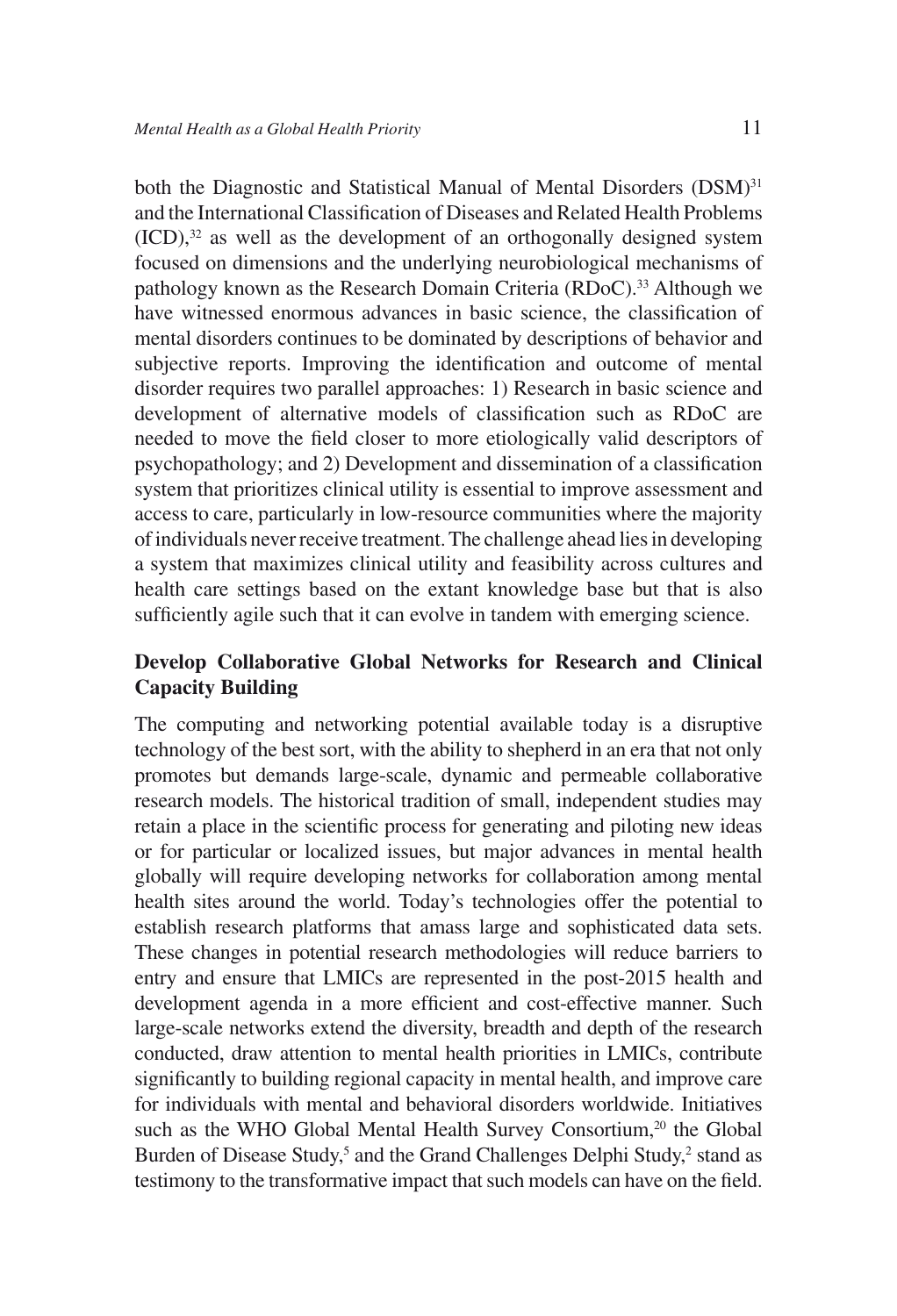# **Increasing Capacity will Require Comprehensive and Coordinated Policy, Training and Systems Initiatives that Prioritize and Rethink Strategies for Treating Mental Disorder**

As noted above, the burden of mental disorder has profound consequences across the human experience in terms of overall health, human rights, civil society and economic development, and our current capacity to care for individuals with mental disorder is dwarfed by the need. In 2011, the WHO Mental Health Atlas Project reported that 40 percent of countries have no dedicated mental health policy, 30 percent have no mental health plan, and 41 percent report having no dedicated mental health legislation.<sup>31</sup> As a result resource allocation and program development are often misaligned with best practices. Globally, for example, 67 percent of financial resources are directed towards mental hospitals despite the fact that this model of care is the most costly and required for only a minority of individuals with mental and behavioral disorders.34,35

A healthier 2020 requires that policy and program strategies rethink both the work force training as well as the systems of health care delivery. At the policy level, it is important to advance legislation that protects and supports individuals and families so as to minimize the potential adverse affects of mental illness. Policies should aim to ensure that mental health care is cost-effective, affordable and feasible.<sup>34</sup> Governments need to consider how to best provide equitable access to care as well as financial protection for the most vulnerable individuals and families adversely affected by mental illness.

In addition to policy considerations, it is essential that we increase the number and variety of skilled workers prepared to address mental health needs, and that this increased human capacity be deployed in integrated community-care settings beyond the stand-alone mental health hospital. Multiple demonstrations validate innovative strategies involving tasksharing, as both cost-effective and feasible (e.g., see references<sup>28,29,36</sup>). The WHO Mental Health Gap Action Programme has articulated a prioritized set of conditions and promotes capacity building by enhancing the training of non-specialized health care providers in integrated, often primary care community settings.

#### **Prepare for and Leverage an Increasing Urban Global Population**

For the first time in human history, most of the world's population resides in cities. The global shift to an increasingly urbanized global population is—together with population ageing—the sentinel demographic shift of our time. It is projected that approximately two thirds of the world's population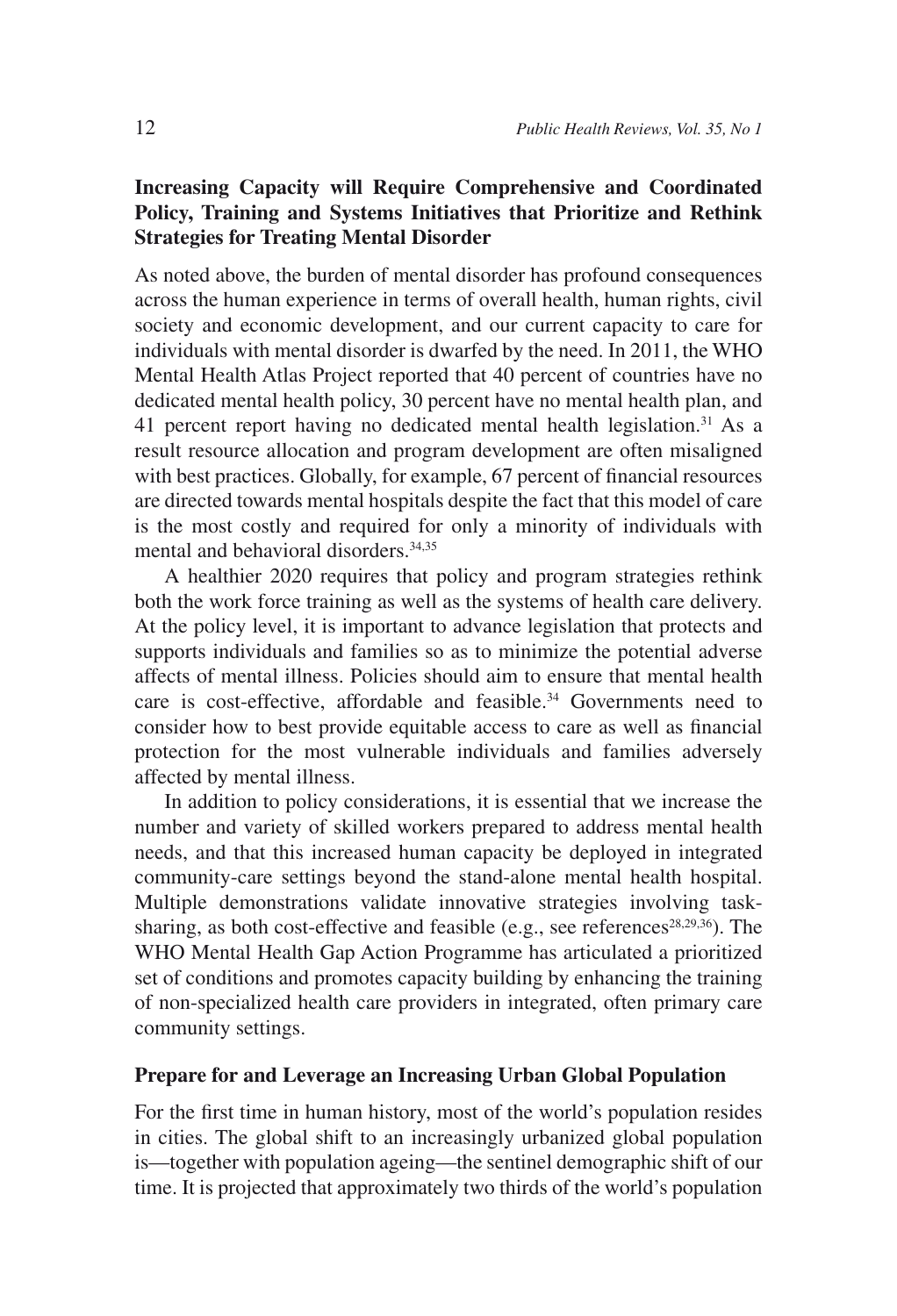will live in cities by 2030, with as many as 6.4 billion global urban dwellers forecast for  $2050^{37}$  In the next thirty years, the majority of this growth will occur in cities of low-income countries; the urban population in such countries is expected to double from 2.5 billion in 2009 to almost 5.2 billion in 2050.37 The heterogeneity of urban areas worldwide allows for several definitions of what comprises a city. However, broadly, all definitions concern residence in a densely populated area, either in one zone or in a wider region.<sup>38,39</sup> Features of the urban environment have been shown to drive population health and influence how we feel, think, and behave. In the particular context of mental health, there is good evidence for heterogeneity in the prevalence of mental illness in urban *vs.* non-urban areas. For example, there is ample evidence documenting the higher prevalence of psychotic disorders in cities compared to non-cities.40,41 Reasons for these differences are numerous, including the potentially greater concentration of urban stressors, infectious pathogens, or social influences. $42,43$ 

Increasing urbanization creates unique opportunities and challenges for global mental health. First, for mental illness that is directly influenced by urban conditions, this represents an opportunity to develop, modify, and improve urban environments so they may become more health promoting. Successful examples in this regard remain few, but include for example, efforts to improve urban architecture to minimize risk of mood and anxiety disorders, or to improve safety and reduce the risk of traumatic events.

Second, while urban areas have long represented areas of economic opportunity, they are also areas where vulnerable populations congregate. Consequently, cities are oftentimes environments in which persons with mental illness can be marginalized and endangered, or alternatively, provided with opportunities for economic advancement and access to services and draw public attention to mental health issues of particular importance to urban populations. Furthermore, this could strengthen support and prioritize the provision of targeted interventions and assistance. For example, much work has been done characterizing homeless/chemically dependent populations,<sup>44,45</sup> and the initiatives, such as critical time interventions,<sup>46</sup> that can assist these populations.

Finally, the growth of cities worldwide offers a historic opportunity to improve health care delivery systems given that as population density increases, the demand for services becomes more geographically concentrated. Therefore, health care services can be centralized and barriers to access reduced. Current shortages in expertise and limited access to health care, especially mental health care, for rural and remote communities is well-documented worldwide.<sup>2-4</sup> Cities that successfully promote collaborative efforts in urban planning and health care systems development,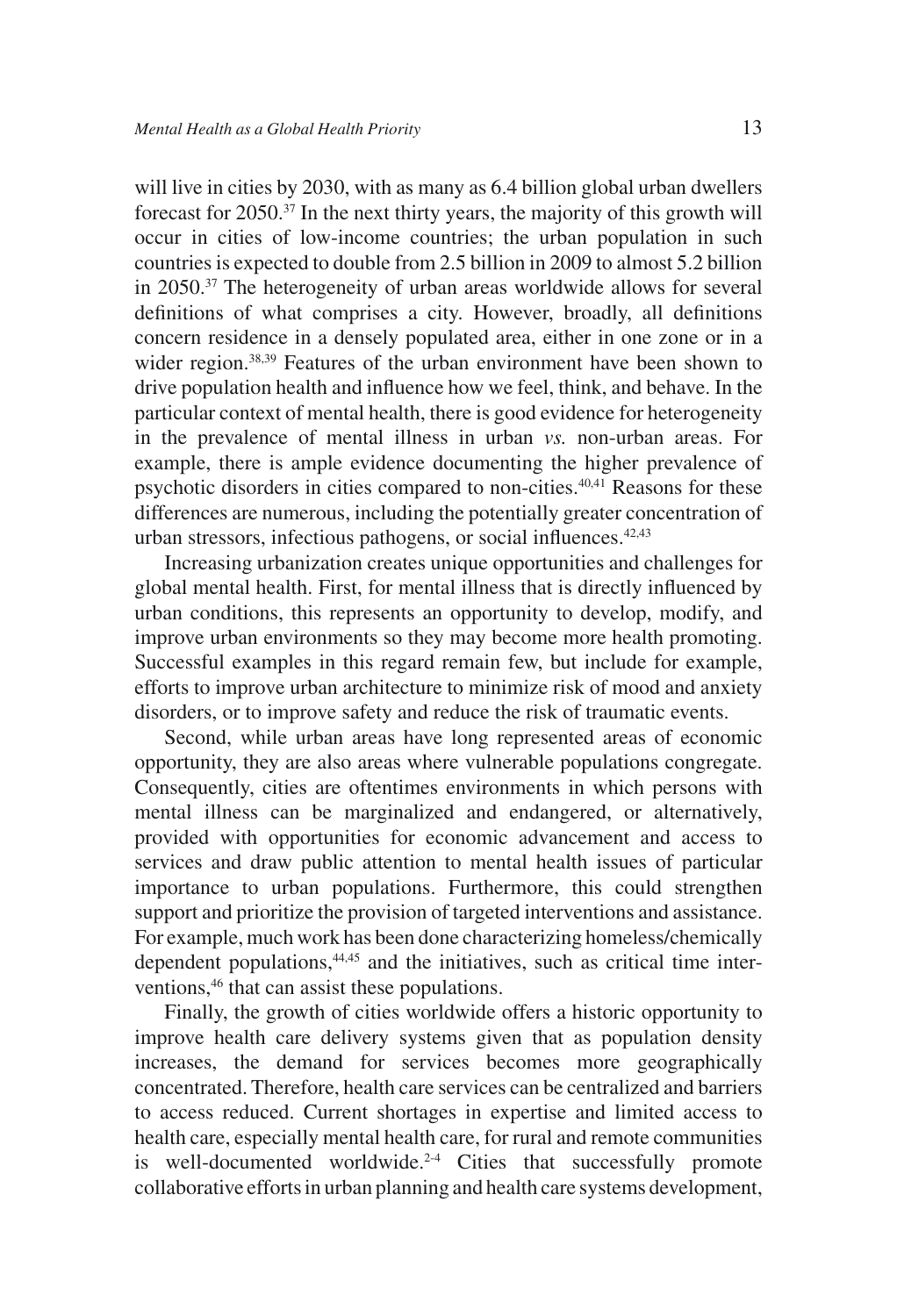that are grounded in scientific evidence for promoting population health, will effectively reduce the risk for mental disorder. Likewise, by maximizing effective and efficient service delivery, such cities will distinguish themselves as leading population centers and exemplars of communal/societal innovation for the twenty-first century.

#### **Prepare for an Ageing Global Population**

The world population is ageing at an accelerated rate, reflecting both increasing life expectancy and declining fertility. Between 1950 and 2000, the number of elderly (65 years and older) has increased from four to 6.9 percent of the world population.<sup>47</sup> These changing demographics require a major shift of focus in terms of policy and practice if we are to successfully anticipate and meet the mental health care needs of older adults.

One of the first considerations related to mental health and ageing is the extension of years lived with disability. As noted above, many individuals with mental illness have multiple chronic conditions and their life expectancy is significantly reduced compared to non-affected peers. The aim of improving their life expectancy must be matched by a commensurate commitment to enhancing quality of life for those extended years. This in turn, means reducing the cumulative years lived with disability while also increasing life expectancy.

As is the case across the lifespan, mental illness among older adults can have a substantial negative impact on one's general state of health; however, given the increased rates of other health conditions as people age, the impact of mental illness can be especially profound. Data suggest that older adults with mental disorder are more likely to experience unnecessary hospitalizations and nursing home placements. And as noted above, individuals with mental disorder are at risk for poorer health outcomes from other common health conditions; for older adults this includes worse outcomes after medical events such as hip fractures, heart attacks, or cancer as well as increased rates of suicide in many parts of the world.<sup>48</sup>

A number of transitions in late life are also associated with increased risk for mental disorder, particularly mood disorder. These transitions include retiring, role changes, caring for ageing parents/spouses, relocating, loss of physical health, institutionalization, or death of loved ones. Inadequate social support, unresolved grief, preexisting psychiatric illness or inadequate coping resources all serve to exacerbate the risk associated with these transitions. Of course, risk for the development of dementia, including Alzheimer's Disease, is especially significant among older adults. Older adults are especially vulnerable given the combined increased risk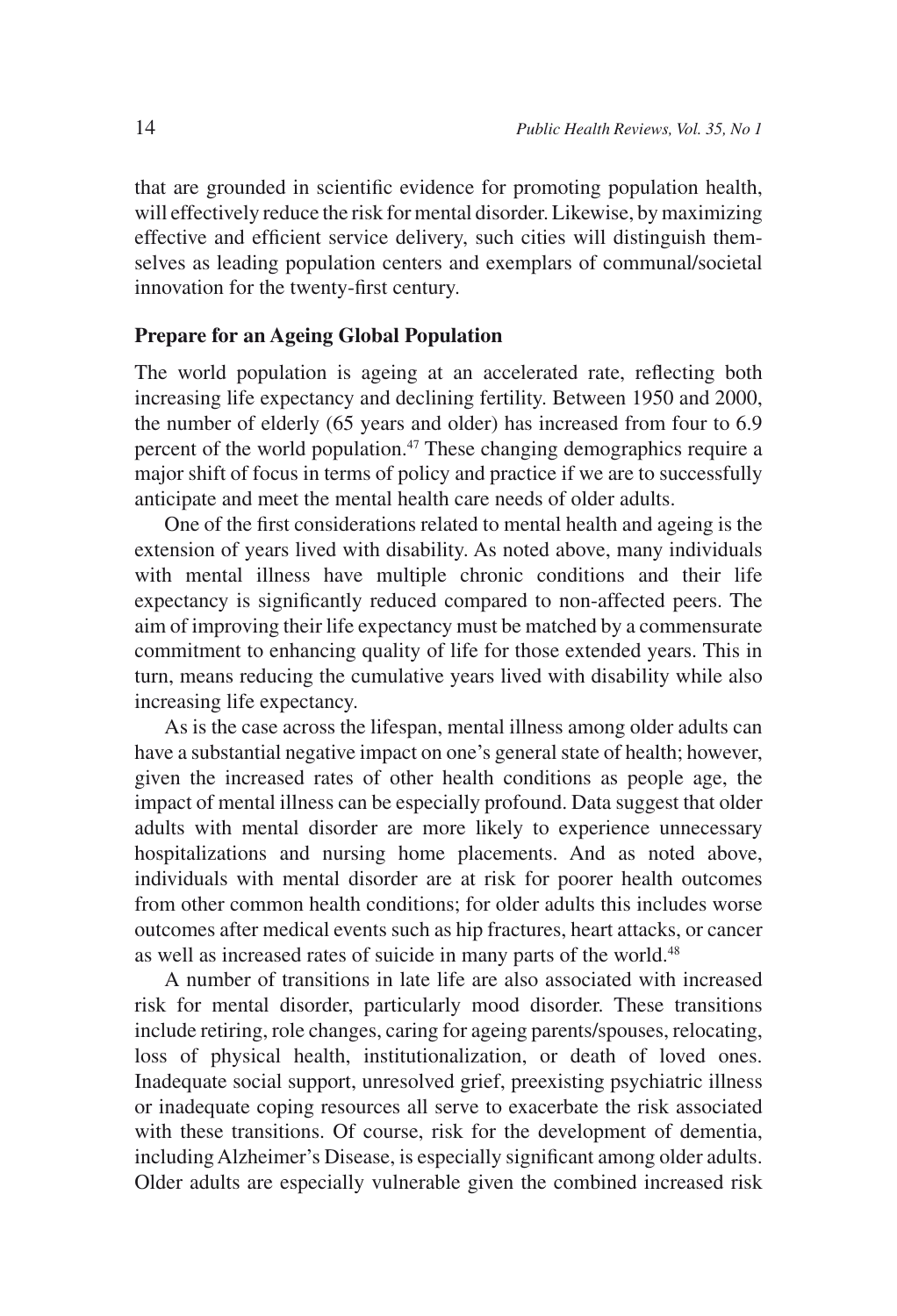for onset of dementia, the enduring nature of other mental disorders such as schizophrenia and depression, and the increased risk of mental disorder due to challenges particular to this stage of life.

The increasing health care needs of older adults calls for innovative solutions that focus on both professional training and the health care delivery systems. Not only in low-income countries, but around the globe, the rapidity with which this cohort is growing far exceeds the number of mental health specialists (and psychiatrists in particular) trained to specifically manage the complex mental health issues of a geriatric population. In the US, by 2030, 10.1 million to 14.4 million American adults aged 65 and over will meet criteria for a diagnosis of mental health or substance abuse disorders yet there will only be 1,650 geriatric psychiatrists practicing in this country fewer than one per 6000 older adults with mental health and substance abuse issues.49

Given the severe shortage of health care providers specializing in geriatrics (and especially in geriatric mental health), one strategy that has been promoted for high-income countries is to adapt models of care that have been developed in low-income countries where "lay health counselors" and primary care providers collaborate on the screening for and brief treatment of mental disorders in older adult populations.50 These innovative strategies of care have proven to be effective in enhancing psychosocial functioning and adherence with medication regimens, and hold promise for enabling older adults to live more productive and healthy lives. Given that individuals with severe and persistent mental illness will continue to need specialty mental health care, the field should also consider the reverse strategy, i.e., integrating primary, preventive and wellness care into specialty mental health settings.

Finally, as we consider the mental health needs of the ageing population, it is also essential to consider the issues associated with caregiving. The majority of caregivers are typically middle-aged women caring for ageing parents.51 Caregivers provide essential services, however, their work can be extremely stressful. Any intervention focused on mental health and ageing must consider creating community linkages to support integration between the health care system and the caregiver, including support for the caregiver. While there have been multiple studies evaluating interventions for caregivers, the degree of clinical significance of their effects has generally not been impressive.52 Moreover, expectations and demands surrounding caregiving are highly variable across cultural and national contexts. Research on developing and testing models for reducing caregiver burden and enhancing mental health that are adapted to these contexts is a key priority.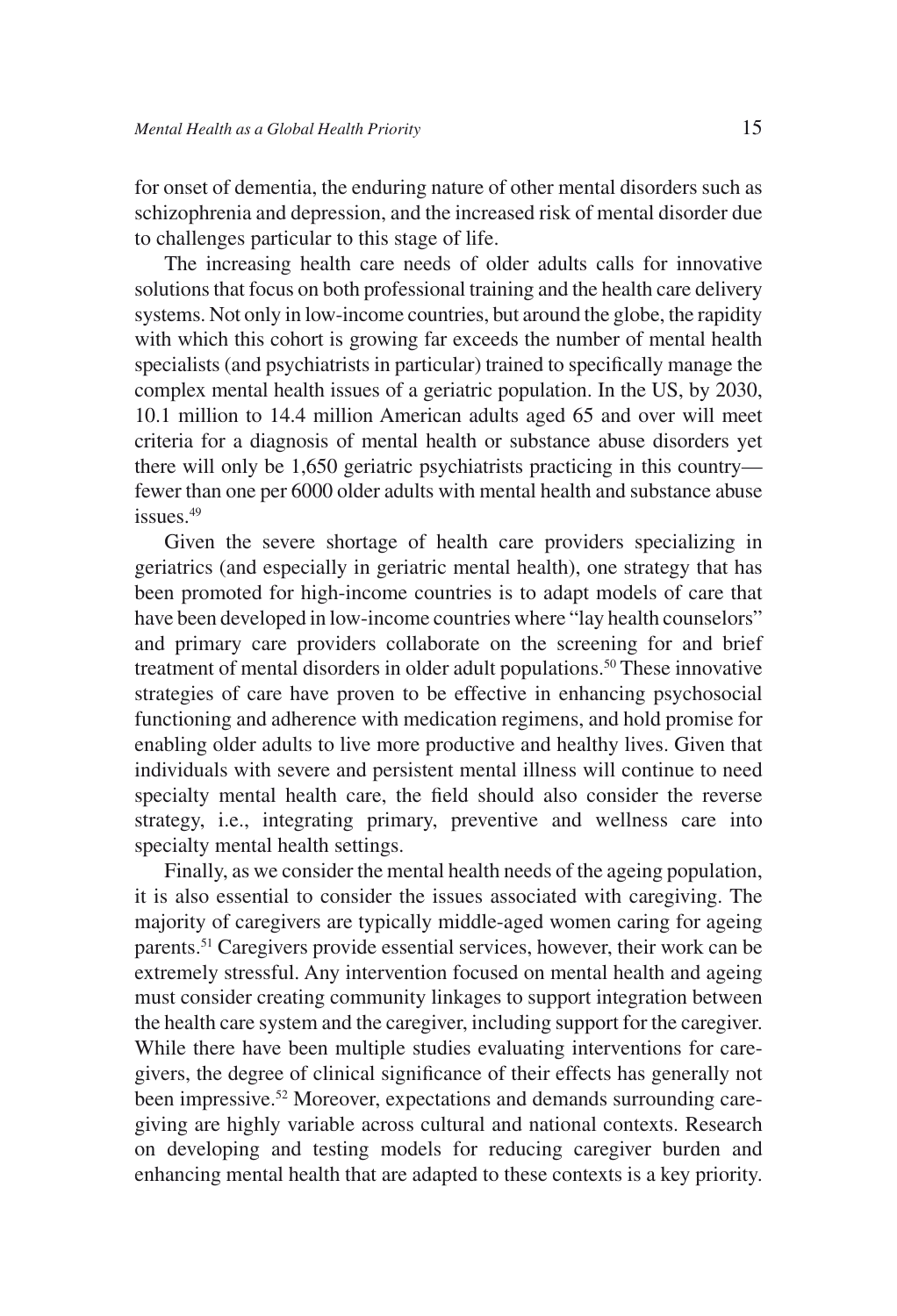# **Integrate Mental Health into Primary Health Where Appropriate and Feasible**

Integration of mental health services into other health care platforms offers the promise of reducing stigma, providing health services that are centralized and patient-centered, optimizing both mental and physical health outcomes, and strengthening the overall health system. At this point, the strategy of integration is best developed for common mental and behavioral disorders, such as depression, anxiety, and substance abuse. Integrated care helps to strengthen the capacity of primary care systems to address several types of health issues more broadly, including mental health. Despite these advantages, most countries have not attempted to integrate mental health into primary care, perhaps largely due to lack of political will, inadequate management, and already overburdened health services. Although promising by design, many LMICs lack basic primary care infrastructure, which inhibits the development and success of mental health integration. In fact, WHO estimates that we have a current shortage on the order of 4.3 million health care providers globally, mostly concentrated in 57 of the world's poorest countries.<sup>21</sup>

Collaborative and co-located services that utilize emerging technologies and existing human resources may be best suited and most successful in addressing the mental health needs of populations in LMICs. In many countries, HIV programs constitute the first large-scale chronic disease programs, offering local and effective tools, models and approaches that can be replicated, adapted and expanded.<sup>53</sup> Borrowing from innovative models for HIV/AIDS programs, it is possible similar structures for mental disorders could be adopted in low-resource communities to broadly contribute to improved continuity of care.

#### **Expand Models of Care for Severe and Persistent Mental Disorder**

Another high priority for global mental health is to generate sustained progress toward expanding access to community health care for individuals with severe mental disorders. We envision this as an integrated system of primary care and secondary mental health services that are delivered in as close proximity as possible to the communities they are intended to serve, accessible to all people with severe mental disorders and their families, promote full community integration, and engage the affected individuals, their families, and their communities in shaping the health services provided to them.54 The appropriate way to progress toward this overarching goal will depend on the disorder, the time in the life course at which care is provided as well as the point in the course of the illness, and the local, country and regional context.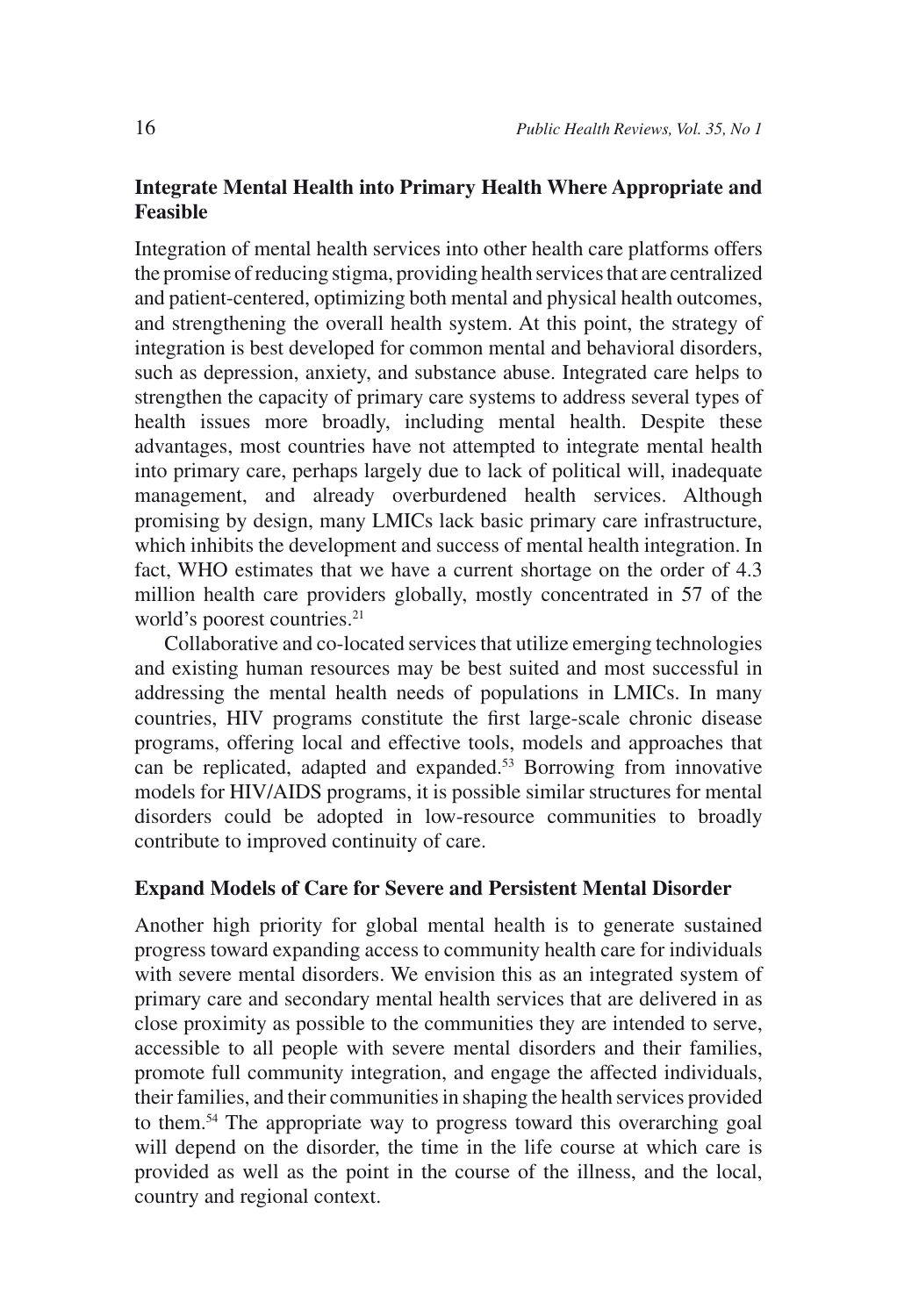In the case of psychotic disorders in youth, the accepted premises for high quality care are presently undergoing a radical transformation that could ultimately bring them closer to meeting the expressed needs of the affected individuals, increase their effectiveness, and accelerate movement toward community health care. It is important to acknowledge the diversity of approaches currently, and the ongoing controversies about the appropriate nature of each of them. With this caveat, however, we draw attention to four increasingly salient themes: 1) "Balanced care" where community-based services (preferably delivered both at clinics and in community settings, including home visits) are the norm, but access to hospital care remains available when needed<sup>55</sup>; 2) "Recovery orientation" models that typically impart hope for improvement and strategies to achieve it, involve consumers and their families in decision making about care, and include formal roles in service provision for persons who have themselves experienced a severe mental disorder<sup>56</sup>; 3) "Early intervention" targeted to the initial phase of the illness, or sometimes even the prodromal phase, are rapidly increasing, motivated by the view that this will prevent or at least mitigate long-term disability<sup>57</sup>; and 4) "Social integration" models that prioritize the right to participate in civil society that can be fostered in services and legislation at all levels. It includes but is not limited to housing, employment, and the right to vote.<sup>58</sup>

These themes are relevant to the widely varying contexts encountered in global mental health. The formulation and testing of specific practices that they imply, however, depends very much upon context. In some highincome countries, for example, efforts to transform services along these lines are now widely seen in proposed models of care and in demonstration projects. This is not so evident, however, in actual delivery of care within universally accessible services. We are optimistic that in the near future, as the evidence base grows, our understanding of when and how these themes can best be translated into useful practices will be greatly refined, and systemic changes will accelerate.

In comparison, several examples from middle-income countries in Latin America<sup>59</sup> demonstrate the potential of replacing hospitals as the primary locus of care with community mental health clinics. Initiatives that are now underway aim to move these countries further towards a community health care model, by extending the number of mental health clinics, strengthening their ties to primary care, and emphasizing truly communitybased care. Legislation mandating that mental health services prioritize civil rights and social integration of people with severe mental disorders has been passed (although it is not consistently enforced). Nonetheless, budgets for mental health care are generally still very limited, and there are scant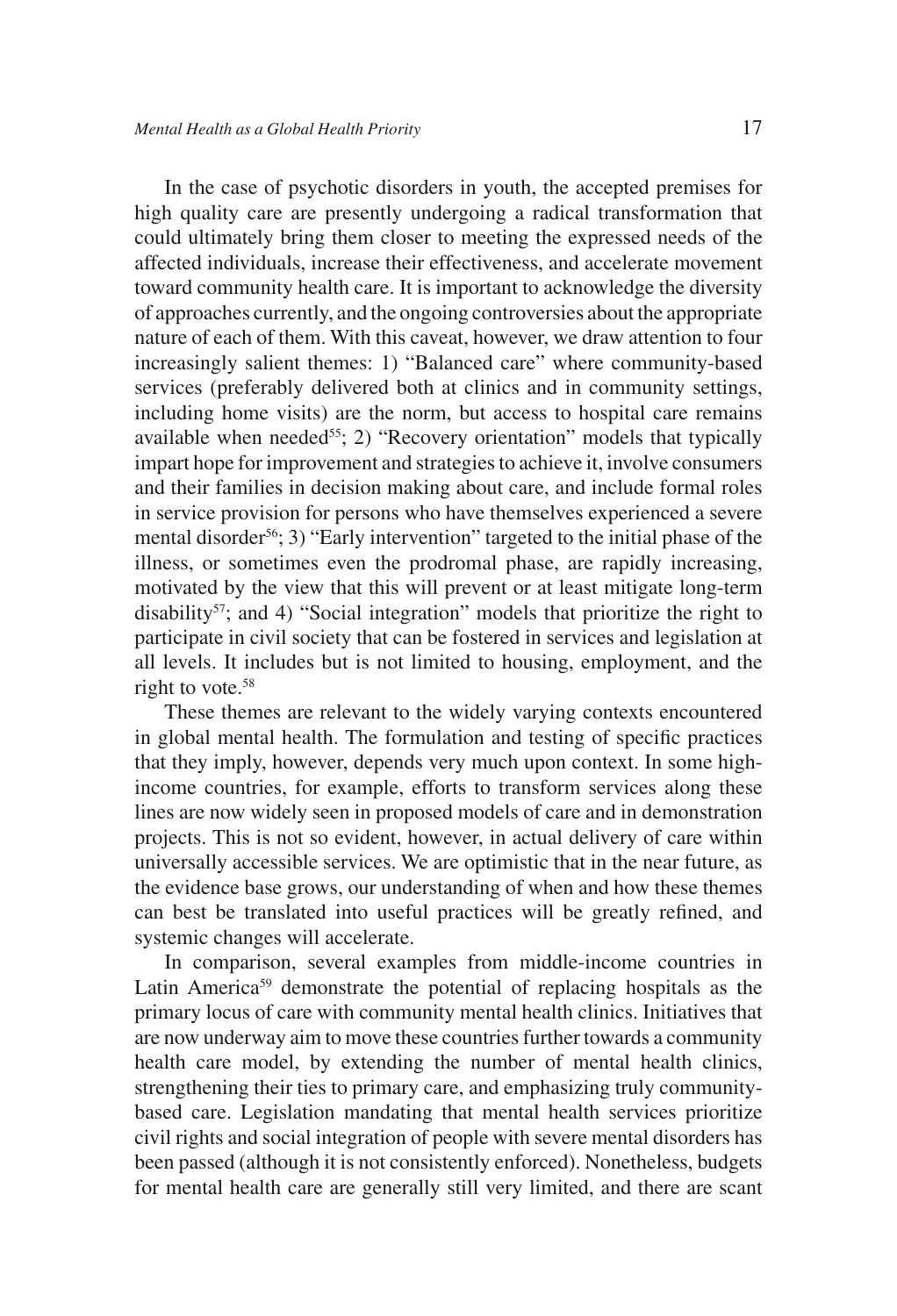resources for testing new approaches. One way to advance in this regard is to incorporate these salient themes into models adapted for use in Latin America, and to collect rigorous evidence as to the efficacy and potential for wide-scale implementation of these models. An illustrative example of this solution can be found in Critical Time Intervention-Task Shifting.60,61

In some low-income countries of sub-Saharan Africa, partly due to the shortage of trained mental health professionals noted above, most people with severe mental disorders still receive no care at all from "formal" (or western type) services in their local communities.<sup>61</sup> To extend care much more widely and make it more readily available in the local community, efforts are underway to engage primary care workers as the frontline providers, and develop a cadre of mental health professionals to provide them with supervision and support. In some instances, collaboration between formal health services and traditional healers may offer a complementary pathway toward more locally accessible community based care.62 These efforts represent important progress toward community health care for people with psychoses. Despite the scarcity of resources as well as cultural and other differences, the four salient themes discussed above sometimes are relevant and are reflected in low-income country initiatives, though occasionally requiring such reformulation so that the underlying commonality is not immediately recognizable.

### **Persevere in the Campaign to End Stigma and Human Rights Violations of People with Mental Disorders**

The human rights violations and stigma associated with mental illness are well-documented.<sup>63-65</sup> Stigma and human rights violations are often undetected or disregarded, despite the significant adverse consequences at an individual, local, and national level. For not only does stigma surrounding mental illness fuel ignorance and prejudice towards individuals with mental disorder,<sup>66</sup> which in turn can foster social isolation and increased selfstigma<sup>67-68</sup>—but it is also associated with reduced allocation of financial resources for mental health research and treatment in countries that span the spectrum of resources and income level.<sup>66</sup> In essence, stigma around mental health is not simply an unfortunate or inconvenient phenomenon, but rather, it lies at the root of the many fundamental health inequalities, which in turn, deleteriously impact quality of life and life expectancy.<sup>69-70</sup> On an individual level, stigma surrounding mental illness can impede individual treatment-seeking, while on a global level, it can have a heavy hand in contributing to and perpetuating the dearth of funding allocated for mental health research and appropriate interventions.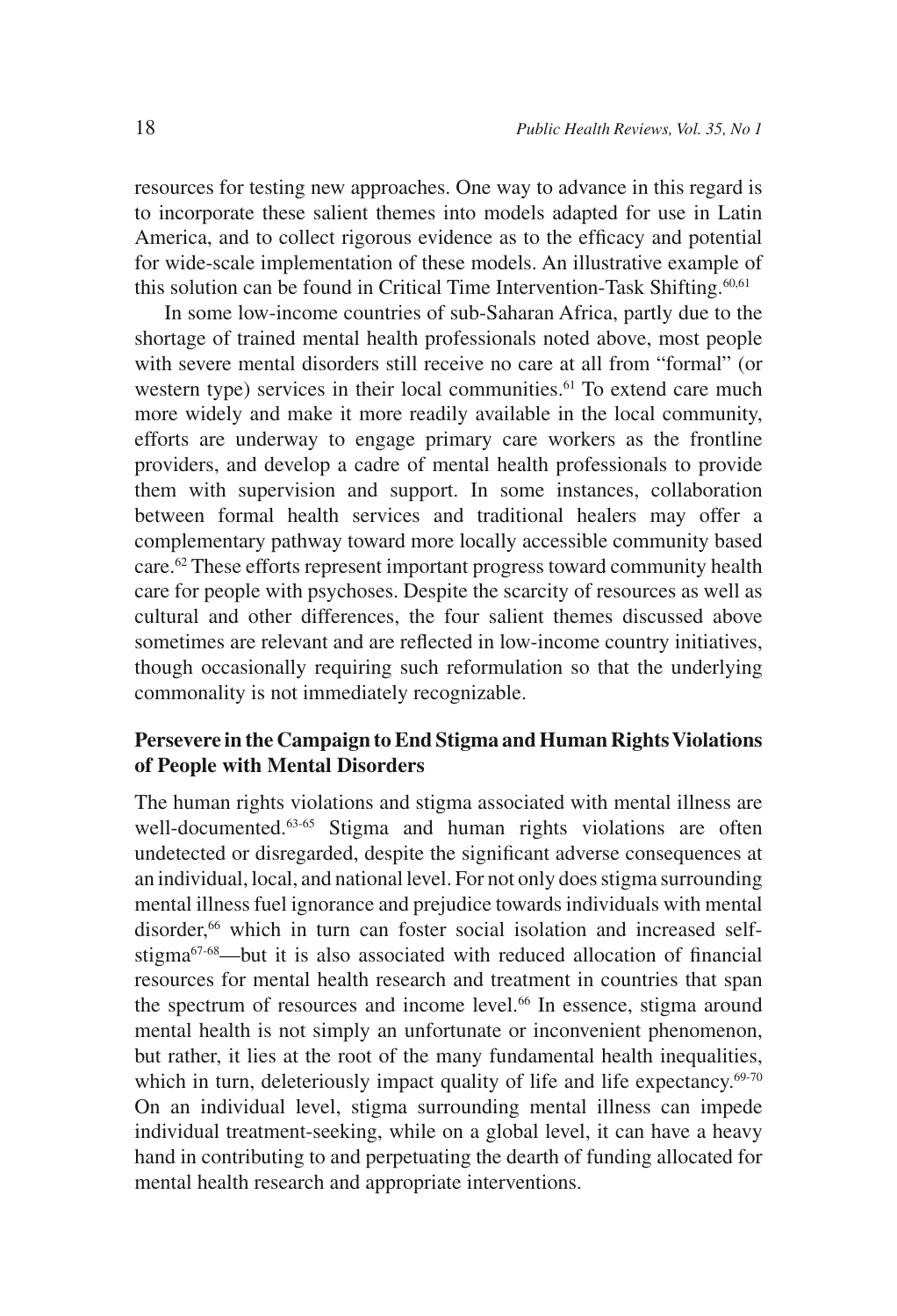According to the WHO Quality Rights Project, in many parts of the world, the care offered to mentally ill individuals across all care settings is inefficacious at best, and at its worst, violates the basic human rights guaranteed to the mentally ill. The grim reality is that many individuals with mental illness end up housed in "prison-like cells," deprived of clinically sound support services, therapy and psychopharmacology, and in the most egregious cases, of any human contact whatsoever.71 Seeking to address this dire situation, that WHO Quality Rights Tool Kit provides a means for assessing and improving the quality of services and respect for human rights in mental health and social care facilities .<sup>71</sup>

In addition to the immediate impact of stigma on health seeking and health care, it also linked to a critical loss of "second generation" rights including employment, housing and education. Facing rejection by both their family as well as the larger community, people with mental illness are frequently disenfranchised and excluded from their natural social networks. As a result, they may lack the emotional and material support they need to manage their psychiatric symptoms. Being denied the opportunity to benefit from a sense of belonging and kinship can contribute to individuals with mental illness experiencing "aggravated feelings of rejection, loneliness and demoralization," which further exacerbates the effects of the mental illness.<sup>71</sup>

Ultimately, the stigma surrounding mental illness generates endemic discrimination, and thereby enables these prejudices to become socially normative, which in turn leads to further social and legal injustices. In the vast majority of countries around the world, a wide discrepancy exists between health coverage provided for "physical" *vs.* "mental" illnesses such that people suffering from "physical" illness are afforded more adequate coverage for care. Similarly, labor and housing policies tend to more favorably support individuals with physical disabilities as compared to people with mental illness.71 For children and adolescents, stigma commonly results in difficulty accessing appropriate educational programs, which has the domino effect that individuals with mental illness are not able to acquire the skills and training necessary to obtain gainful employ ment in the future.

It is critically necessary, therefore, to address issues of stigma affecting individuals with mental illness on a number of levels. International agencies such as the United Nations, WHO, and the World Bank command a critical role in prioritizing mental illness in health care policy and global development. Resolutions adopted by international agencies have provided leverage for passing legislation at the country level that protects the rights of people with mental illness. For example, the UN Convention on the Rights of Persons with Disabilities explicitly covers people with disability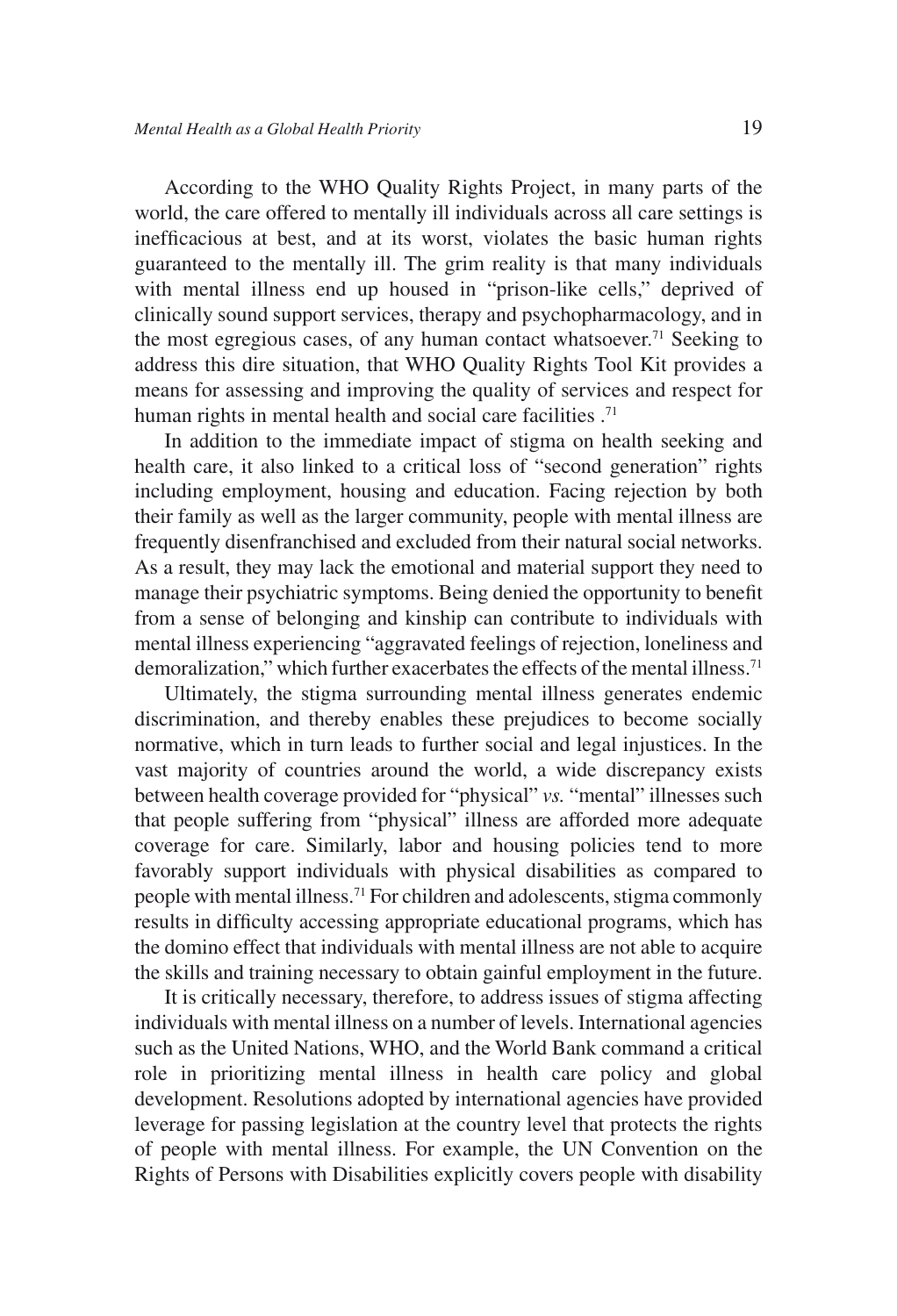due to mental as well as physical impairments, and specifies protections that they should be afforded. WHO's Comprehensive Mental Health Action Plan (CMHAP) can further serve as a cornerstone for policymaking at a national level.71 These essential UN and WHO positions emphasize that globally we must strive to promote autonomy, dignity and the right to selfdetermination of mentally ill individuals around the world. Reducing stigma of mental illness is an essential step in establishing a global context that will ensure that we achieve the overall health and development goals to which we aspire for a healthier 2020.

### **CONCLUSION**

Mental and behavioral disorders are the source of enormous human suffering across the lifespan and around the globe. The accumulating evidence base documents the burden of mental and behavioral disorders and the relationship of mental and behavioral disorders to global health, education and development. Lack of health care capacity and stigma result in flagrant human rights violations and unabated suffering and loss of life due to mental and behavioral disorders, and achieving a healthier 2020 requires that mental health be advanced and integrated in the global health agenda. In articulating the post-2015 development goals, the UN, WHO, the International Monetary Fund, and the World Bank, aim to set goals that will promote policy and programs that make it possible to "Realize the Future We Want for All".<sup>72</sup> Realizing this future will depend on the integration of mental health within the broader development agenda. Strategies to improve mental health should prioritize improving classification systems, expanding research capacity and collaborations to grow the extant knowledge base, and re-envisioning the workforce and systems delivery. Conviction and commitment to advancing mental health as a global health priority will transform for the better the lives of hundreds of millions of people around the globe.

#### **Acronyms List:**

CMHAP = Comprehensive Mental Health Action Plan DALY = disability-adjusted life year GBD Study = Global Burden of Disease Study  $LMICs = low-$  and middle-income countries MDGs = Millennium Development Goals RDoC = Research Domain Criteria

**Acknowledgments:** The authors would like to acknowledge the excellent assistance provided by Patricia Kelly and Andrea Grant.

**Conflicts of Interest:** None declared.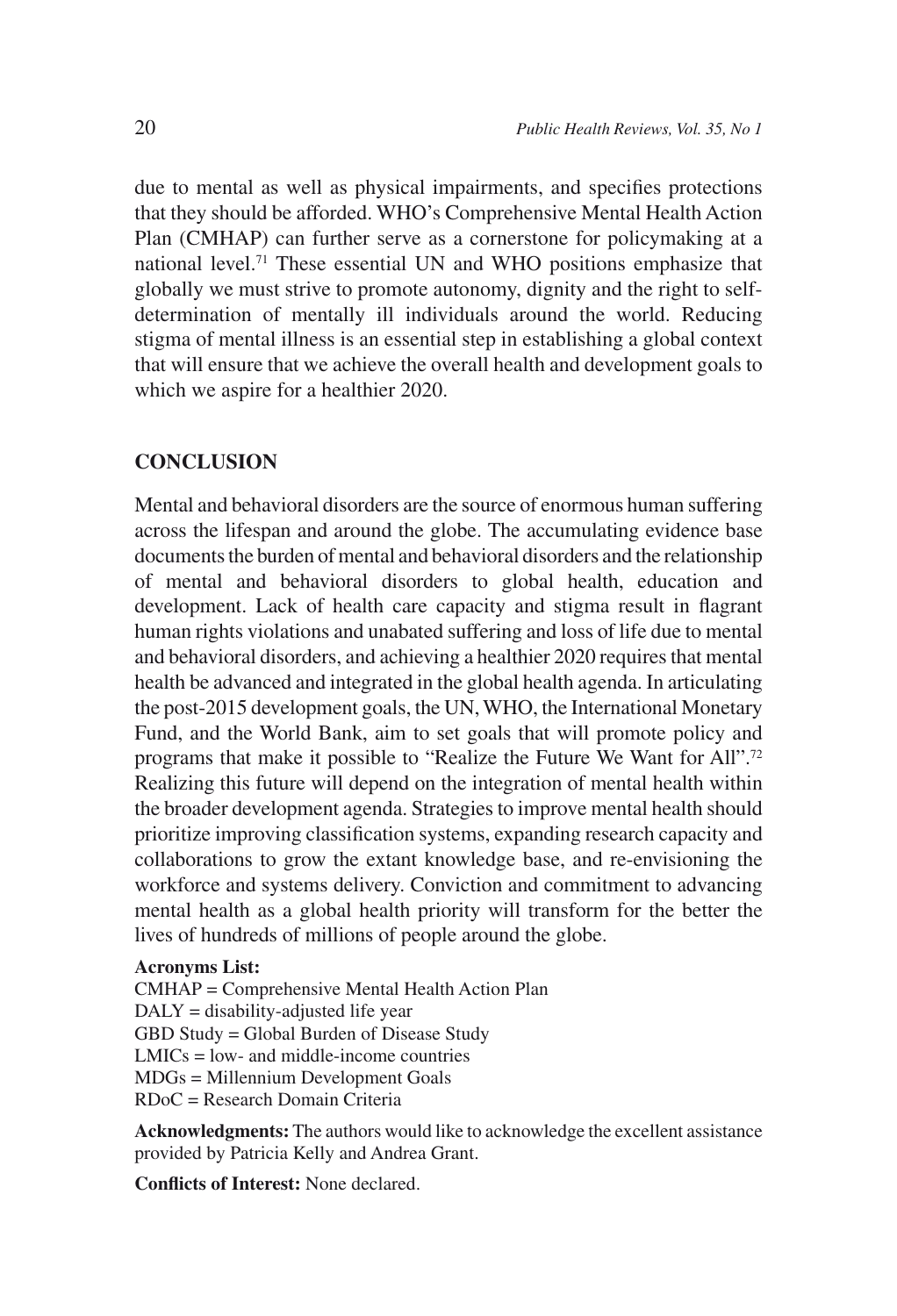#### **REFERENCES**

- 1. Chabris CF, Simons DJ. The Invisible Gorilla: And Other Ways our Intuitions Deceive Us. 1 ed. New York (NY): Crown Publishers; 2010.
- 2. Collins PY, Patel V, Joestl SS, March D, Insel TR, et al. Grand challenges in global mental health. Nature. 2011;475:27-30.
- 3. Prince M, Patel V, Saxena S, Maj M, Maselko J, et al. No health without mental health. Lancet. 2007;370:859-77.
- 4. Becker AE, Kleinman A. Mental health and the global agenda. New Engl J Med. 2013:369:66-73.
- 5. Murray CJ, Vos T, Lozano R, Naghavi M, Flaxman AD, et al. Disabilityadjusted life years (DALYs) for 291 diseases and injuries in 21 regions, 1990- 2010: a systematic analysis for the Global Burden of Disease Study 2010. Lancet. 2013;380:2197-223.
- 6. Grandes G, Montoya I, Arietaleanizbeaskoa MS, Arce V, Sanchez A. The burden of mental disorders in primary care. Euro Psychiatry. 2011;26:428-35.
- 7. Craig T. Attending to the needs of the severely and persistently mentally ill. In: Sorel E (editor). 21st Century Global Mental Health. Burlington (MA): Jones & Bartlett Learning; 2013. p.211-24.
- 8. Gvion Y, Apter A. Suicide and suicidal behaviour. Public Health Rev. 2012;34:1- 20.
- 9. Moussavi S, Chatterji S, Verdes E, Tandon A, Patel V, Ustun B. Depression, chronic diseases, and decrements in health: results from the World Health Surveys. Lancet. 2007;370:851-8.
- 10. Miovic M, Block S. Psychiatric disorders in advanced cancer. Cancer. 2007;110: 1665-76.
- 11. Celano CM, Huffman JC. Depression and cardiac disease: a review. Cardiol Rev. 2011;19:130-42.
- 12. Tegger MK, Crane HM, Tapia KA, Uldall KK, Holte SE, Kitahata MM. The effect of mental illness, substance use, and treatment for depression on the initiation of highly active antiretroviral therapy among HIV-infected individuals. AIDS Patient Care ST. 2008;22:233-43.
- 13. Katon WJ. The comorbidity of diabetes mellitus and depression. Am J Med. 2008;121:S8-S15.
- 14. Schuster R, Bornovalova M, Hunt E. The influence of depression on the progression of HIV: direct and indirect effects. Behav Modif. 2012;36:123-45.
- 15. Coughlin S. Anxiety and depression: linkages with viral diseases. Public Health Rev. 2012;34:1-17.
- 16. Newcomer JW, Hennekens CH. Severe mental illness and risk of cardiovascular disease. JAMA. 2007;298:1794-6.
- 17. De Hert M, Schreurs V, Vancampfort D, Van Winkel R. Metabolic syndrome in people with schizophrenia: a review. World Psychiatry. 2009;8:15-22.
- 18. Saxena S, Thornicroft G, Knapp M, Whiteford H. Resources for mental health: scarcity, inequity, and inefficiency. Lancet. 2007;370:878-89.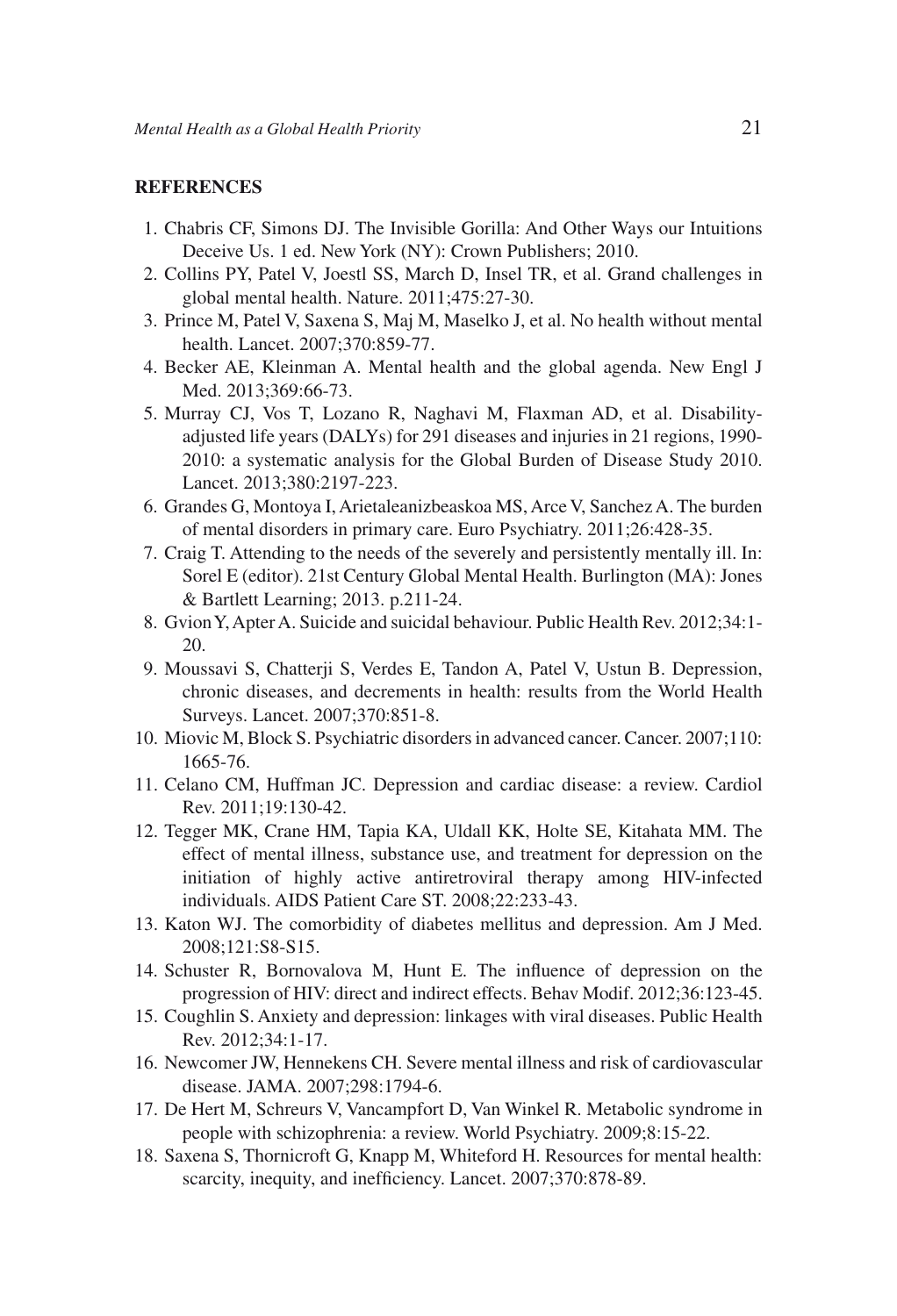- 19. Kakuma R, Minas H, van Ginneken N, Dal Poz MR, Desiraju K, et al. Human resources for mental health care: current situation and strategies for action. Lancet. 2011;378:5-11.
- 20. Demyttenaere K, Bruffaerts R, Posada-Villa J, Gasquet I, Kovess V, et al. Prevalence, severity, and unmet need for treatment of mental disorders in the World Health Organization World Mental Health Surveys. JAMA. 2004;291: 2581-90.
- 21. Project Atlas: Resources for mental health and neurological disorders. Geneva (CH): World Health Organization, Department of Mental Health and Substance Abuse; 2011. Available from URL: http://www.who.int/mental\_ health/evidence/atlas/en/ (Accessed 8 August 2013).
- 22. U.N. General Assembly, 55<sup>th</sup> Session. Resolution (2000) United Nations Millennium Declaration (A/RES/55/2). 18 September 2000. Available from URL: http://www.unmillenniumproject.org/documents/ares552e.pdf (Accessed 13 January 2014).
- 23. Sareen J. Relationship between household income and mental disorders: findings from a population-based longitudinal study. Arch Gen Psychiatry. 2011;68:419-27.
- 24. Patel V, Kleinman A. Poverty and common mental disorders in developing countries. Bull World Health Organ. 2003;81:609-15.
- 25. Herman H, Jané-Llopis E. The status of mental health promotion. Public Health Rev. 2012;34:1-21.
- 26. Lee S, Tsang A, Breslau J, Aguilar-Gaxiola S, Angermeyer M, et al. Mental disorders and termination of education in high-income and low- and middleincome countries: epidemiological study. Br J Psychiatry. 2009;194:411-7.
- 27. Leach LS, Butterworth P. The effect of early onset common mental disorders on educational attainment in Australia. Psychiatry Res. 2012;199:51-7.
- 28. Bass J, Annan J, McIvor Murray S, Kaysen D, Griffiths S, et al. Controlled trial of psychotherapy for Congolese survivors of sexual violence. New Engl J Med. 2013;368:2182-91.
- 29. Rahman A, Malik A, Sikander S, Roberts C, Creed F. Cognitive behaviour therapy-based intervention by community health workers for mothers with depression and their infants in rural Pakistan: a cluster-randomised controlled trial. Lancet. 2008;372:902-9.
- 30. WHO Task Team for the Global Thematic Consultation on Health in the Post-2015 Development Agrenda. What do people want for health in the post-2015 agenda? Lancet. 2013;381:1441-3.
- 31. American Psychological Association. Diagnostic and Statistical Manual of Mental Disorders. 5th ed. Washington (DC): Americal Psychological Association; 2013.
- 32. International Advisory Group for the Revision of ICD-10 Mental and Behavioural Disorders. A conceptual framework for the revision of the ICD-10 classification of mental and behavioural disorders. World Psychiatry. 2011;10:86-92.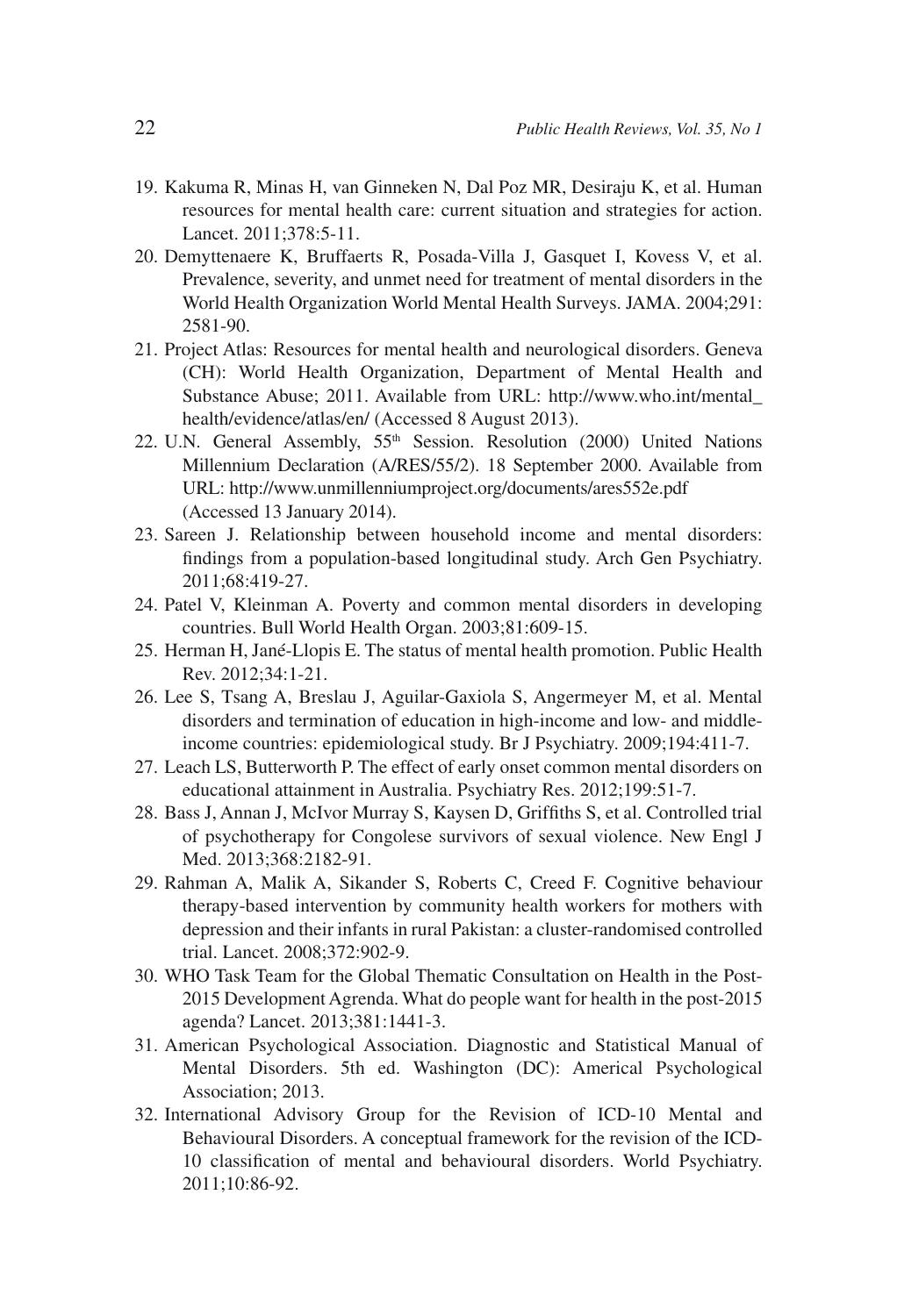- 33. Cuthbert B, Insel TR. Toward the future of diagnosis: the seven pillars of RDoC. BMC Medicine 2013;11:126.
- 34. Morris J, Antonio L, McBain R, Saxena S. Global mental health resources and services: a WHO survey of 184 countries. Public Health Rev. 2012;34:1-19.
- 35. Thornicroft G, Cooper S, Bortel TV, Kakuma R, Lund C. Capacity building in global mental health research. Harv Rev Psychiatry. 2012;20:13-24.
- 36. Patel V, Araya R, Chatterjee S, Chisol D, Cohen A, et al. Treatment and prevention of mental disorders in low-income and middle-income countries. Lancet. 2007;370:991-1005.
- 37. Global health observatory: urban population growth. Geneva (CH): World Health Organization, Global Health Observatory; 2013. Available from URL: http://www.who.int/gho/urban\_health/situation\_trends/urban\_population\_ growth\_text/en/ (Accessed 8 August 2013).
- 38. Cisneros HG. Interwoven Destinies: Cities and the Nation. New York (NY): W. W. Norton & Company; 1993.
- 39. Jargowsky PA. Poverty and Place: Ghettos, Barrios, and the American City. New York (NY): The Russel Sage Foundation; 1997.
- 40. Jablensky A, McGrath J, Herrman H, Castle D, Gureje O, et al. Psychotic disorders in urban areas: an overview of the study on low prevalence disorders. Aust N Z J Psychiatry. 2000;34:221-36.
- 41. Dzator J. Hard times and common mental health disorders in developing countries: insights from urban Ghana. J Behav Health Serv Res. 2013;40:71-87.
- 42. Flournoy RE, Yen IH. The influence of community factors on health: an annotated bibliography. PolicyLink; 2004. Available from URL: http:// policylink.info/CHB/publication.html (Accessed 31 May 2013).
- 43. Alirol E, Getaz L, Stoll B, Chappuis F, Loutan L. Urbanisation and infectious diseases in a globalised world. Lancet Infect Dis. 2011;11:131-41.
- 44. Bennett JB, Scholler-Jaquish A. The winner's group: a self-help group for homeless chemically dependent persons. J Psychosoc Nurs Ment Health Serv. 1995;33:14-9.
- 45. O'Connell MJ, Kasprow WJ, Rosenheck RA. Differential impact of supported housing on selected subgroups of homeless veterans with substance abuse histories. Psychiatr Serv. 2012;63:1195-205.
- 46. Kasprow WJ, Rosenheck RA. Outcomes of critical time intervention case management of homeless veterans after psychiatric hospitalization. Psychiatr Serv. 2007;58:929-35.
- 47. UN Populations Fund (UNFPA). Ageing in the twenty-first century: a celebration and a challenge. New York (NY): UNFPA; 2012.
- 48. Injury Prevention and Control: Data and Statistics (WISQARS). Centers for Disease Control and Prevention; 2012, updated 7 Aug 2103. Available from URL: http://www.cdc.gov/injury/wisqars/index.html (Accessed 8 August 2013).
- 49. Eden J, Maslow K, Le M, Blaze D. The Mental Health and Substance Use Workforce for Older Adults: In Whose Hands? Washington (DC): The National Academies Press; 2012. p.376.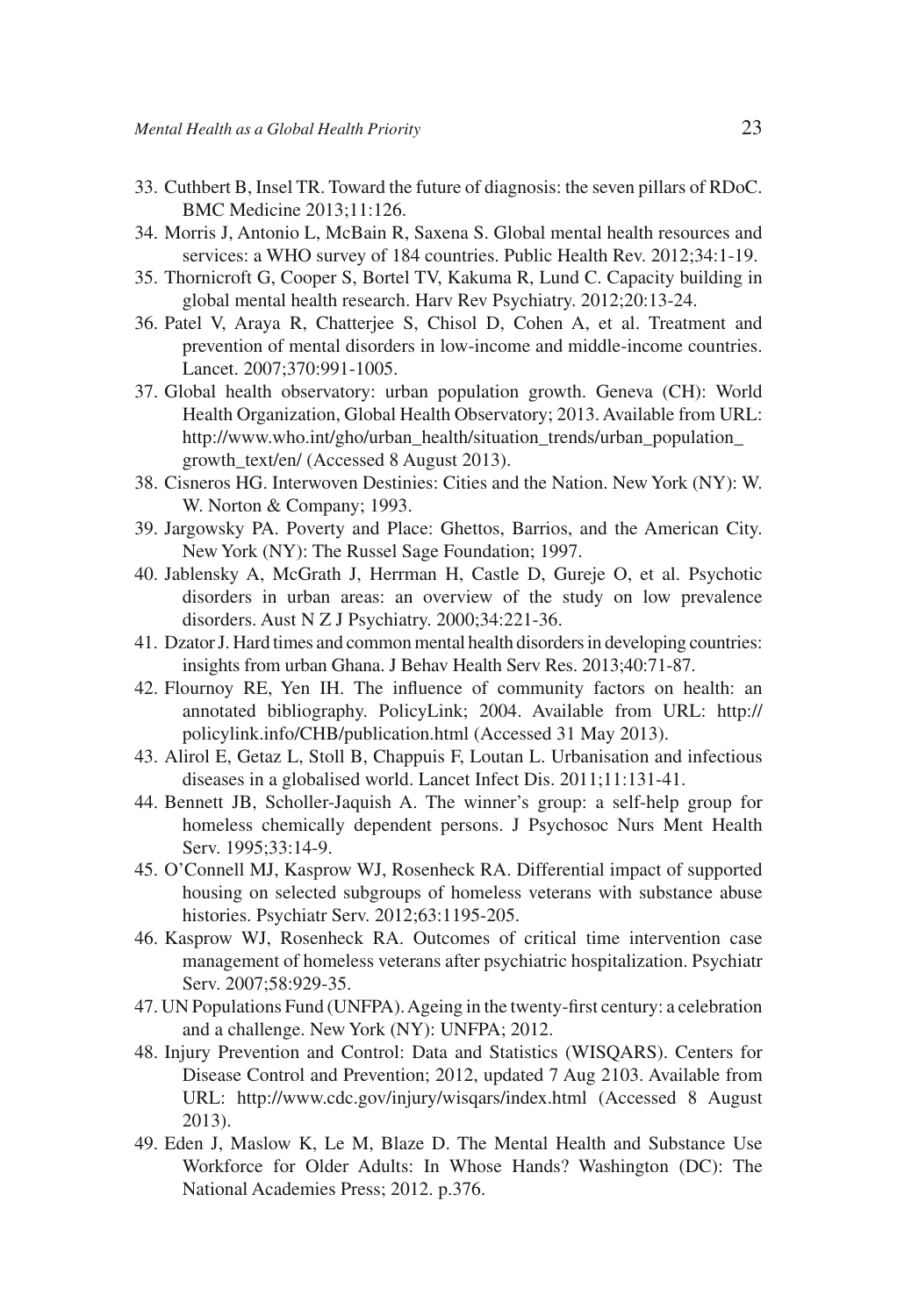- 50. Bartels SJ, Naslund JA. The underside of the silver tsunami older adults and mental health care. New Engl J Med. 2013;368:493-6.
- 51. Reinhard SC, Levine C, Samis S. Home alone: family caregivers providing complex chronic care. AARP Public Policy Institute; 2012. Available from URL: http://www.aarp.org/home-family/caregiving/info-10-2012/home-alone -family-caregivers-providing-complex-chronic-care.html (Accessed 31 May 2013).
- 52. Schulz R, Martire LM, Klinger JN. Evidence-based caregiver interventions in geriatric psychiatry. Psychiatr Clin North Am. 2005;28:1007-38.
- 53. Rabkin M, El-Sadr WM. Why reinvent the wheel? Leveraging the lessons of HIV scale-up to confront non-communicable diseases. Global Pub Health. 2011;6:247-56.
- 54. Alvarado R, Minoletti A, Valencia E, Rojas G, Susser E. The need for new models of care for people with severe mental illness in low- and middleincome countries. In: Thornicroft G, Ruggeri M and Goldberg D, (editors). Improving Mental Health Care: The Global Challenge. Chichester: John Wiley & Sons; 2013. p.78-95.
- 55. Thornicroft G, Tansella M. The balanced care model for global mental health. Psychol Med. 2013;43:849-63.
- 56. Data, Outcomes, and Quality: National Survey on Drug Use and Health. Substance Abuse and Mental Health Services Administration. 2013. Available from URL: http://www.samhsa.gov/data/NSDUH.aspx (Accessed 8 August 2013).
- 57. O'Connell ME, Boat TF, Warner KE. Preventing Mental, Emotional, and Behavioral Disorders Among Young People: Progress and Possibilities. Washington (DC): National Academies Press; 2009. p.549.
- 58. Baumgartner JN, Susser E. Social integration in global mental health: what is it and how can it be measured? Epidemiol Psychiatric Sci. 2013;22:29-37.
- 59. Minoletti A, Galea S, Susser E. Community mental health services in Latin America for people with severe mental disorders. Public Health Rev. 2013;34: 1-22.
- 60. Susser E. Editorial: the RedeAmericas. Cad Saude Colet. 2012;20:403-4.
- 61. Alem A, Kebede D, Fekadu A, Shibre T, Fekadu D, et al. Clinical course and outcome of schizophrenia in a predominantly treatment-naive cohort in rural Ethiopia. Schizophr Bull. 2009;35(3):646-54.
- 62. Ndetei D, Khasakhala LI, Kingori J, Oginga A, Raja S. The complementary role of traditional and faith healers and potential liaisons with Western-style mental health services in Kenya; 2008. p.22. Africa Mental Foundations. Available from URL: http://www.africamentalhealthfoundation.org/reports. html#.Ug1XbWTF0kc (Accessed 8 August 2013).
- 63. Drew N, Funk M, Tang S, Lamichhane J, Katontoka S, et al. Human rights violations of people with mental and psychosocial disabilities: an unresolved crisis. Lancet. 2011;378:1664-75.
- 64. Henderson C, Thornicroft G. Stigma and discrimination in mental illness: time to change. Lancet. 2009;373:1928-30.